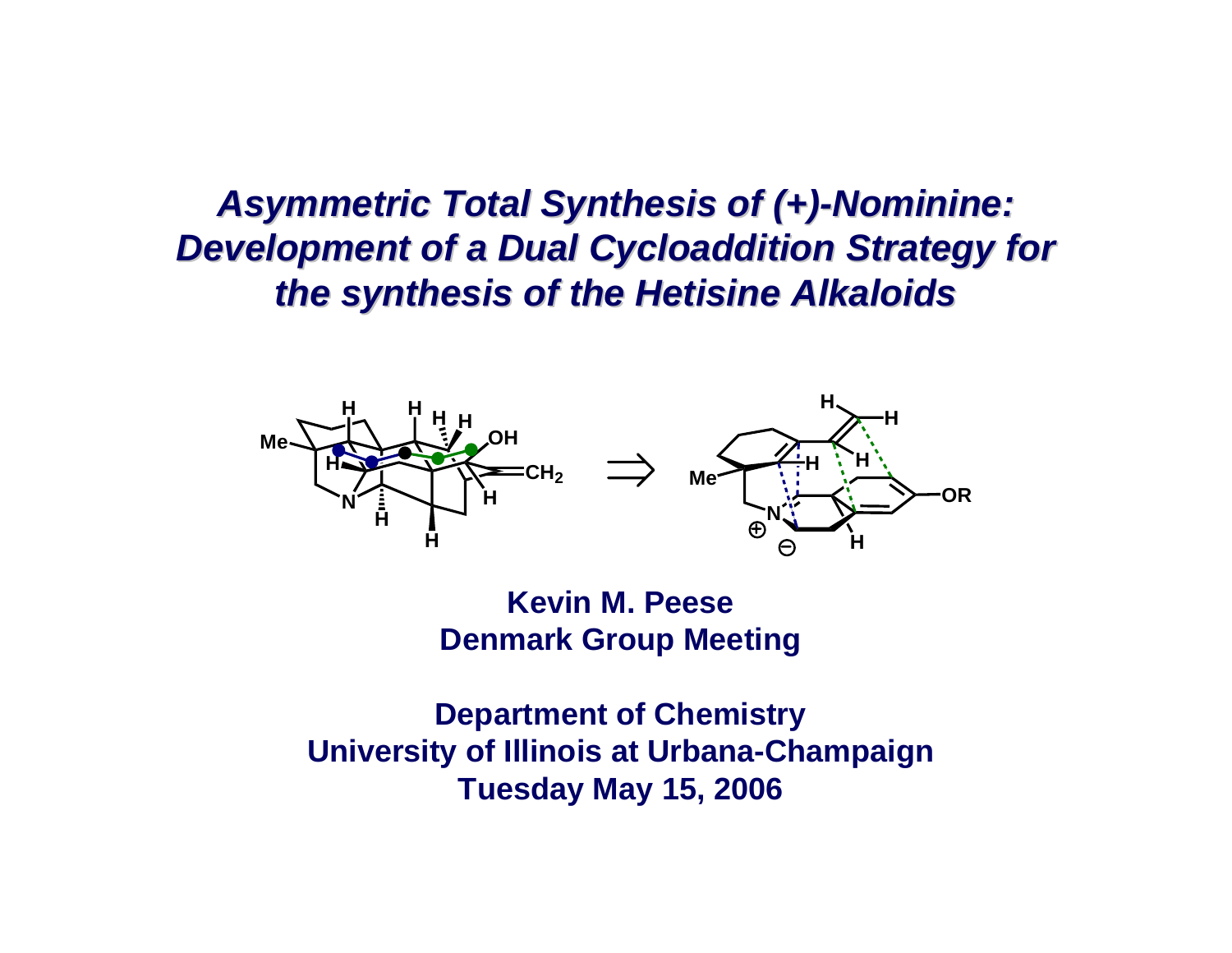

# *Hetisine Alkaloids: Background Hetisine Alkaloids: Background*

•**Classification: Family of >103 distinct natural products within the**  larger class of C<sub>20</sub>-diterpene alkaloids

•**Isolation: Predominantly from** *Aconitum* **(monkshood) and** *Delphinium* **genera, but also** *Rumex***,** *Consolida***, and** *Spiraea*

•**Pharmacology: Active constituents of traditional Chinese medicines** •**Biological activity: Vasodilating, immunomodulating, analgesic, and antiarrhythmic activities**





Wang, F.; Liang, X. C<sub>20</sub>-Diterpenoid Alkaloids. *The Alkaloids*, Academic Press: New York, 2002; Vol. 59, pp.1-264.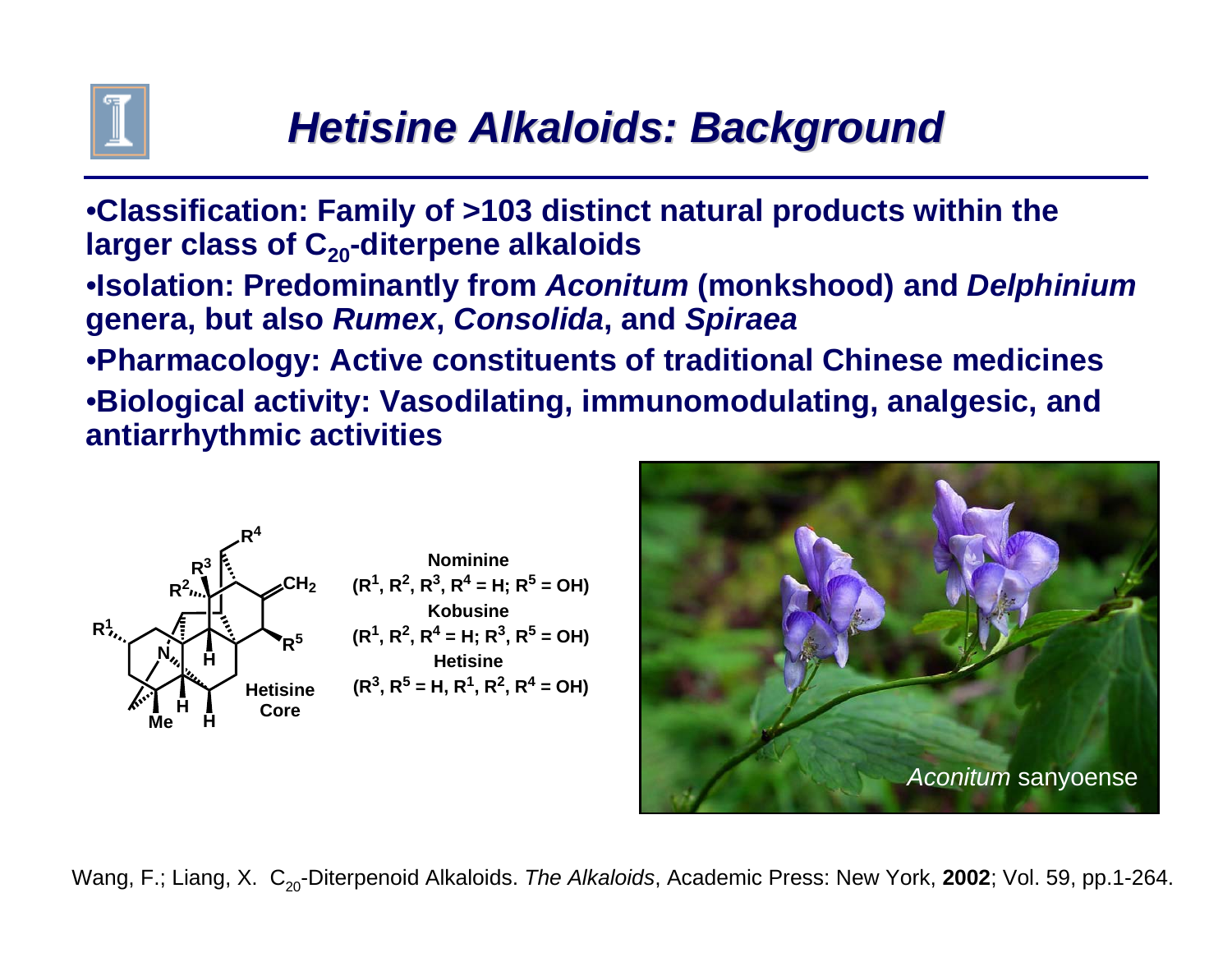

#### *Hetisine Alkaloids: Biosynthesis Hetisine Alkaloids: Biosynthesis*



Wang, F.; Liang, X. C<sub>20</sub>-Diterpenoid Alkaloids. *The Alkaloids*, Academic Press: New York, 2002; Vol. 59, pp.1-264.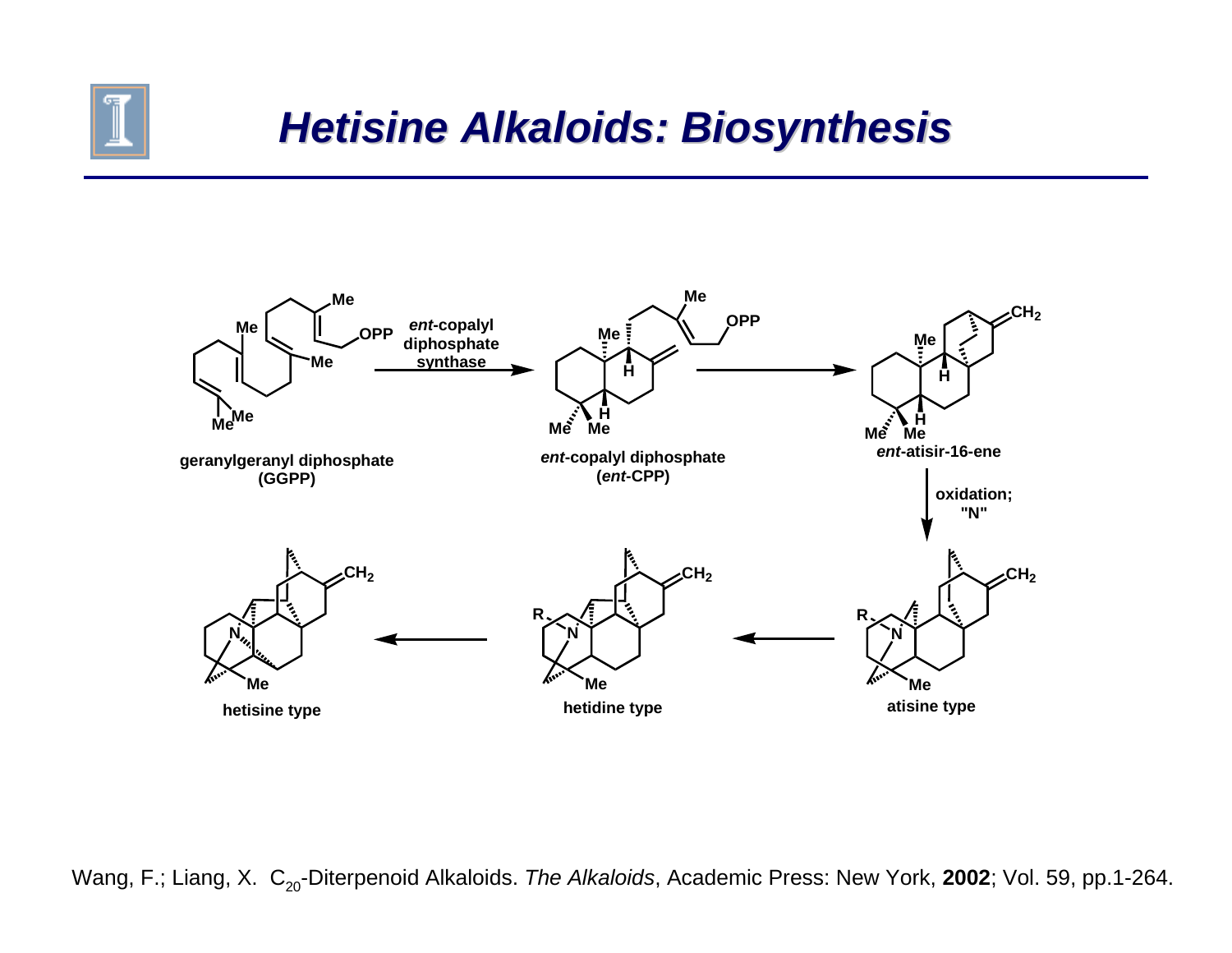

# *Hetisine Alkaloids: Biosynthesis Hetisine Alkaloids: Biosynthesis*



Wang, F.; Liang, X. C<sub>20</sub>-Diterpenoid Alkaloids. *The Alkaloids*, Academic Press: New York, 2002; Vol. 59, pp.1-264.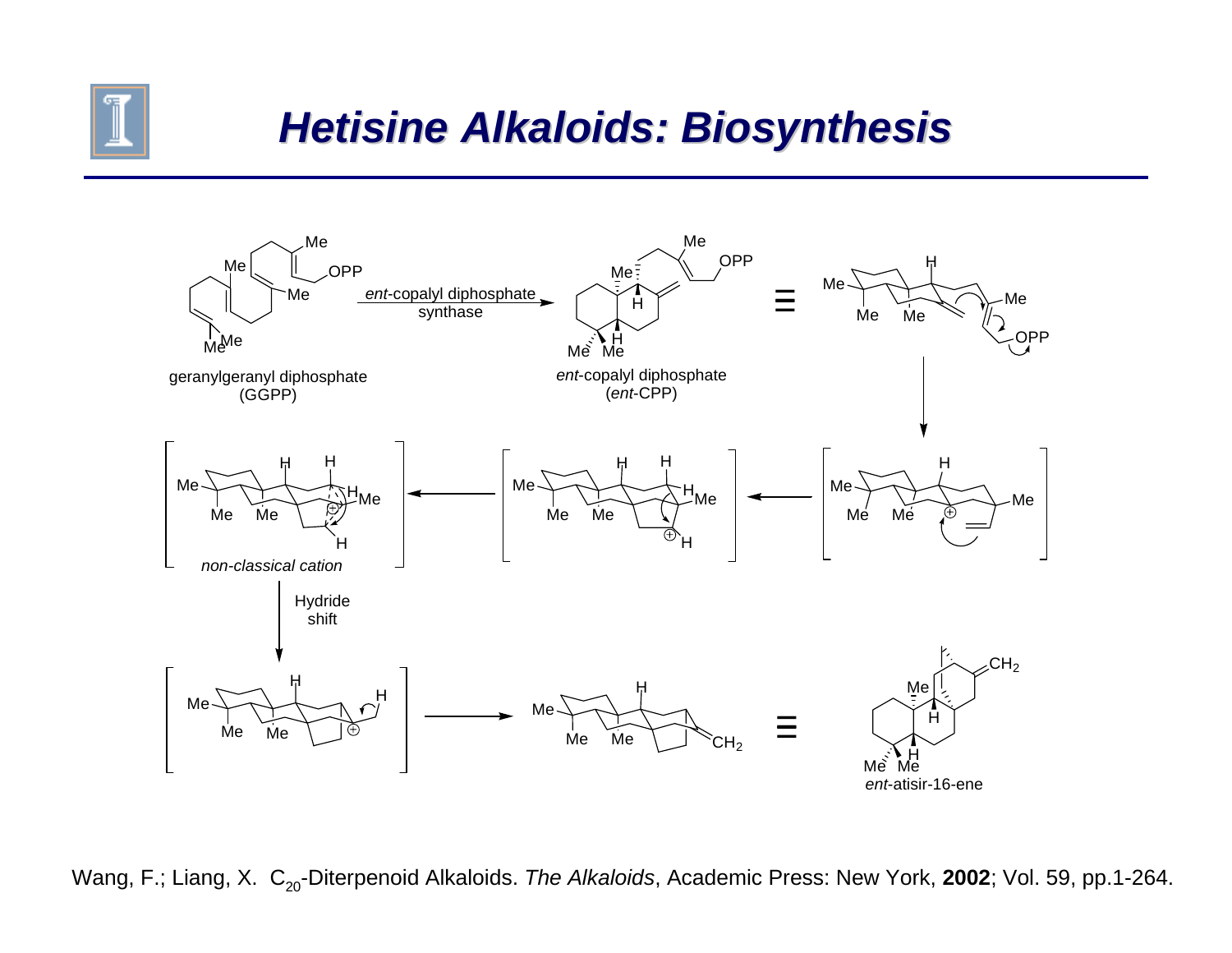## *Hetisine Alkaloids: Hetisine Alkaloids: Previous Synthetic Approaches Previous Synthetic Approaches*

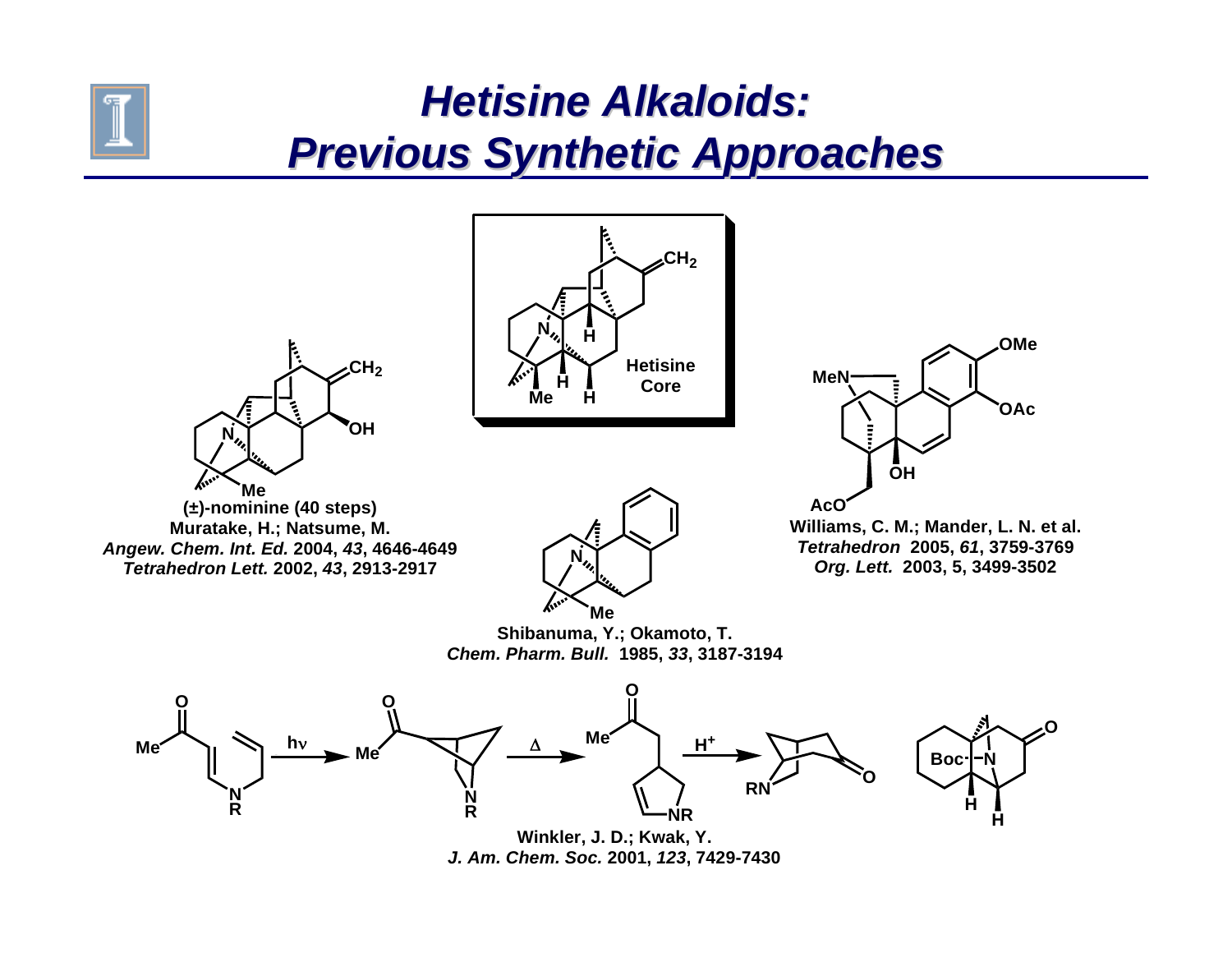

#### *Synthetic Strategy Synthetic Strategy*



**Dual Cycloaddition Strategy: 1) Early stage dipolar cycloaddition 2) Late stage Diels-Alder cycloaddition**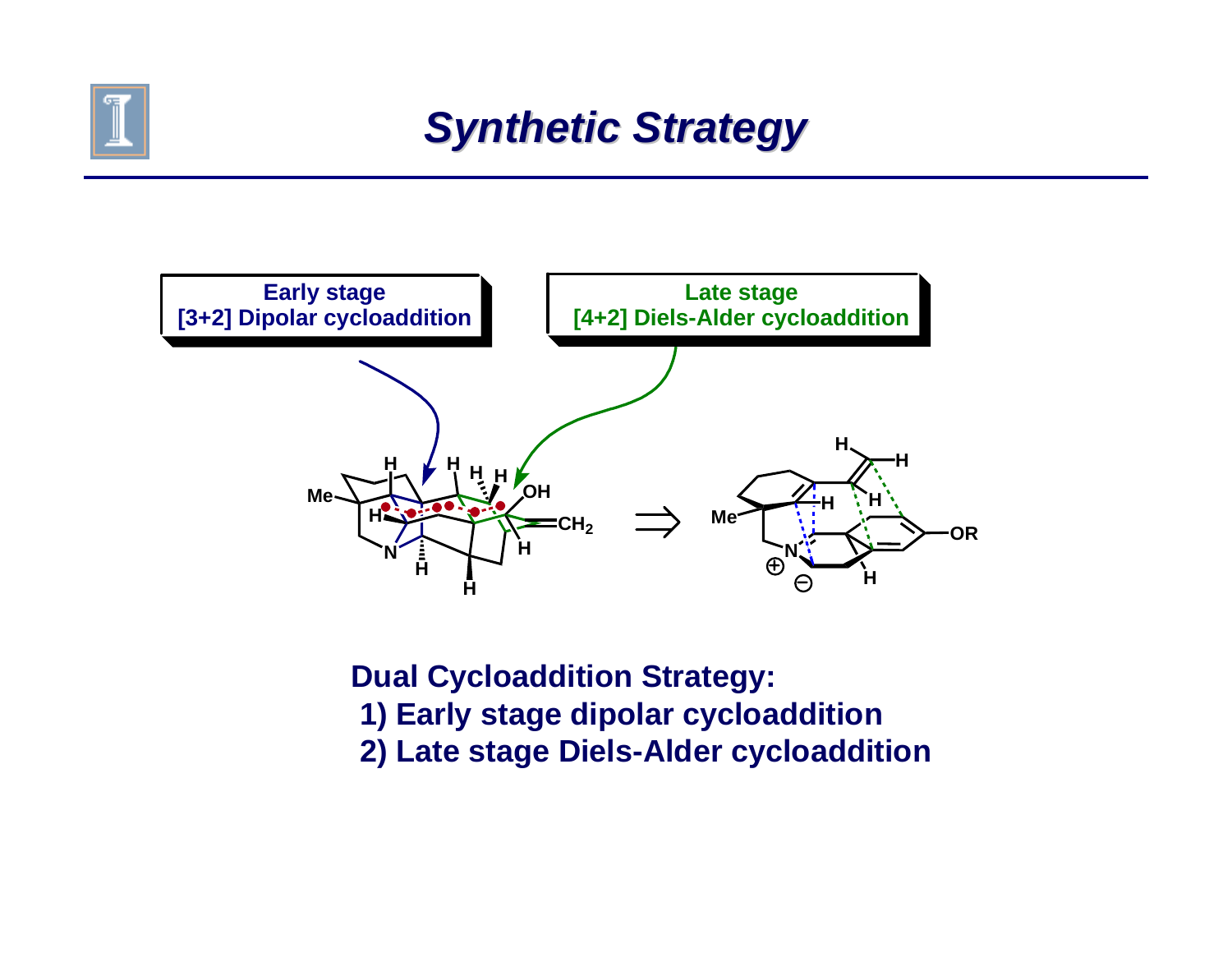

#### *Synthetic Strategy: Synthetic Strategy: Biosynthetic Considerations Biosynthetic Considerations*



#### **Biosynthesis: 1) Complexity built slowly over an extended sequence 2) No single "key" step**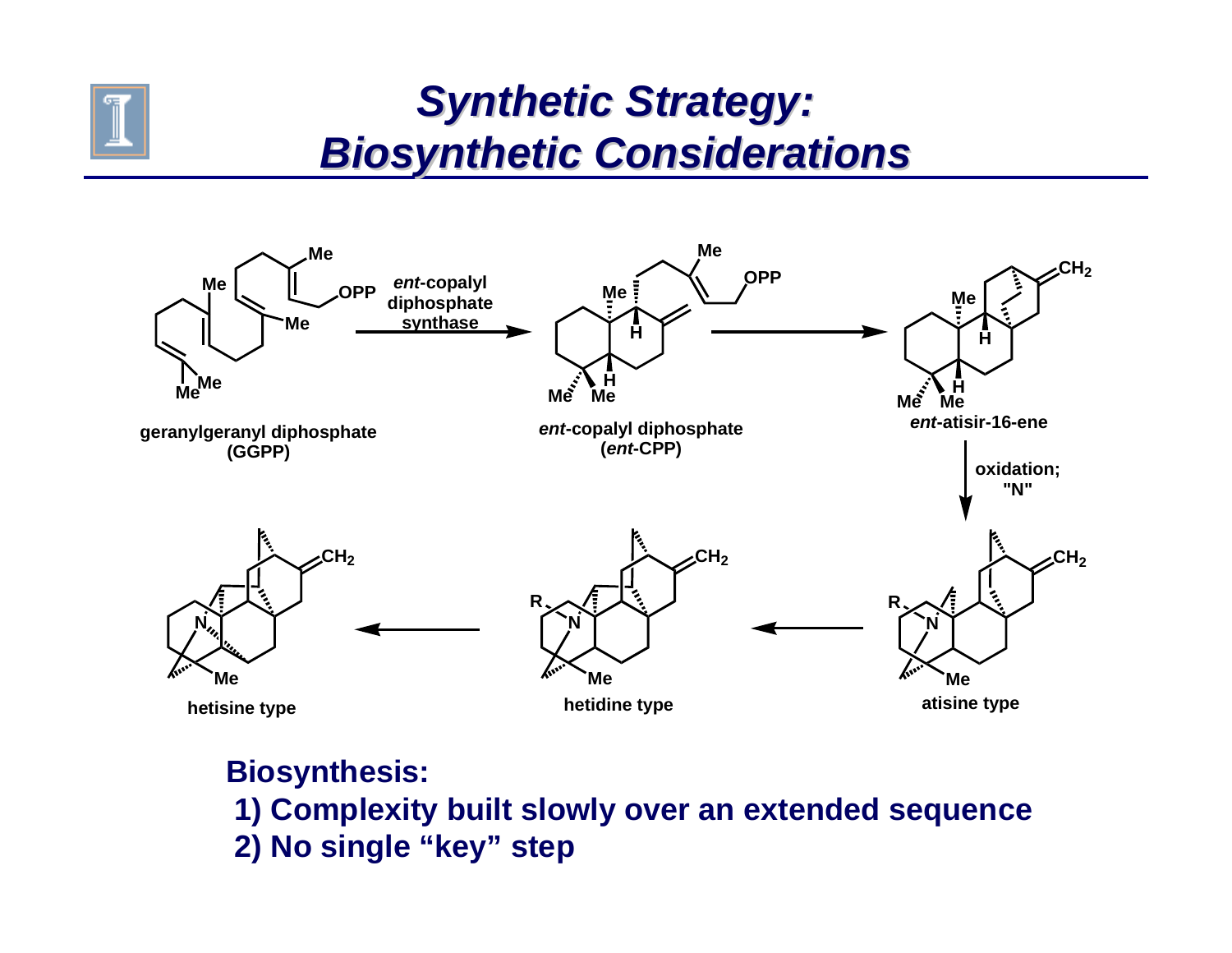#### *Dipolar Cycloaddition: Dipolar Cycloaddition: Vinylogous Azomethine Ylide Approach Vinylogous Azomethine Ylide Approach*



#### **Vinylogous azomethine cycloadditions:**

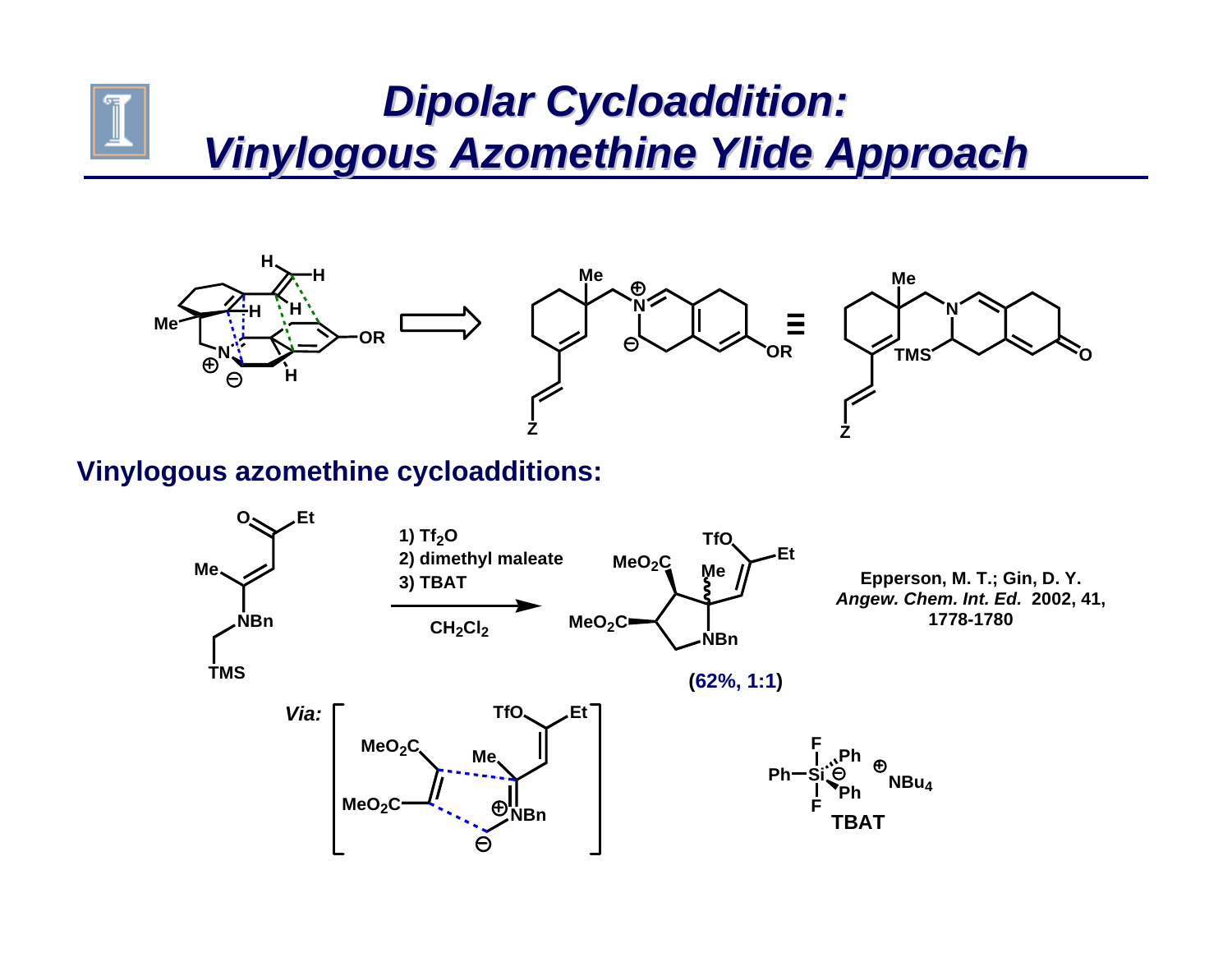

#### *Dipolar Cycloaddition: Dipolar Cycloaddition: Azomethine Ylide Model System Azomethine Ylide Model System*



**Preparation of Model System: OMe Bn(COCl)2OTMSBnOHONN**ZnCl<sub>2</sub> **DMSO/NEt<sub>3</sub> BnNH2**CH<sub>2</sub>Cl<sub>2</sub> **Et<sub>2</sub>O TMSTMSTMSTMS O(61%) Linderman, R. J.; Suhr, Y.** *J. Org. Chem.* **1988,**  *53***, 1569-1572**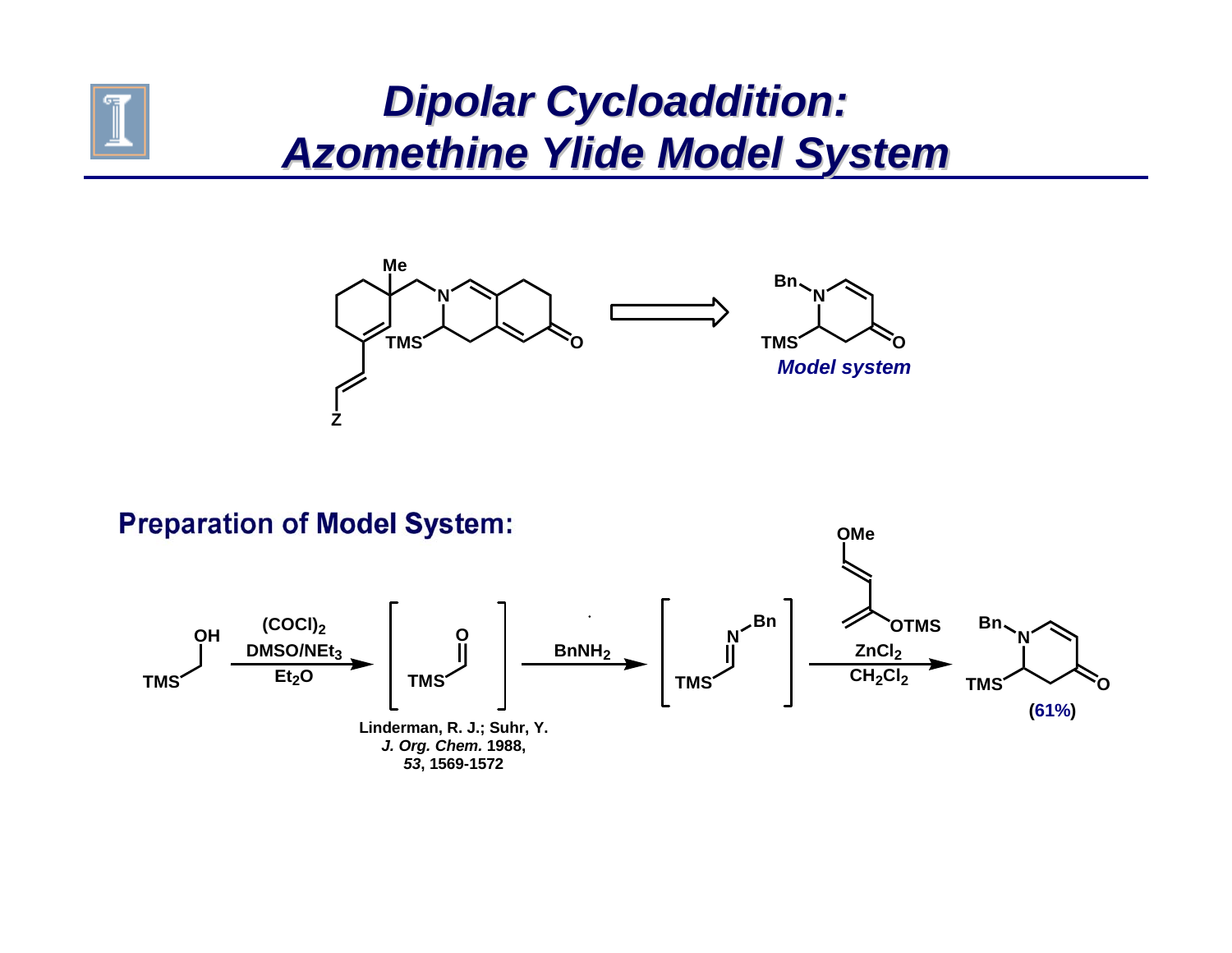#### *Dipolar Cycloaddition: Dipolar Cycloaddition: Azomethine Ylide Model System Scope Azomethine Ylide Model System Scope*



**Substrate Scope:** 







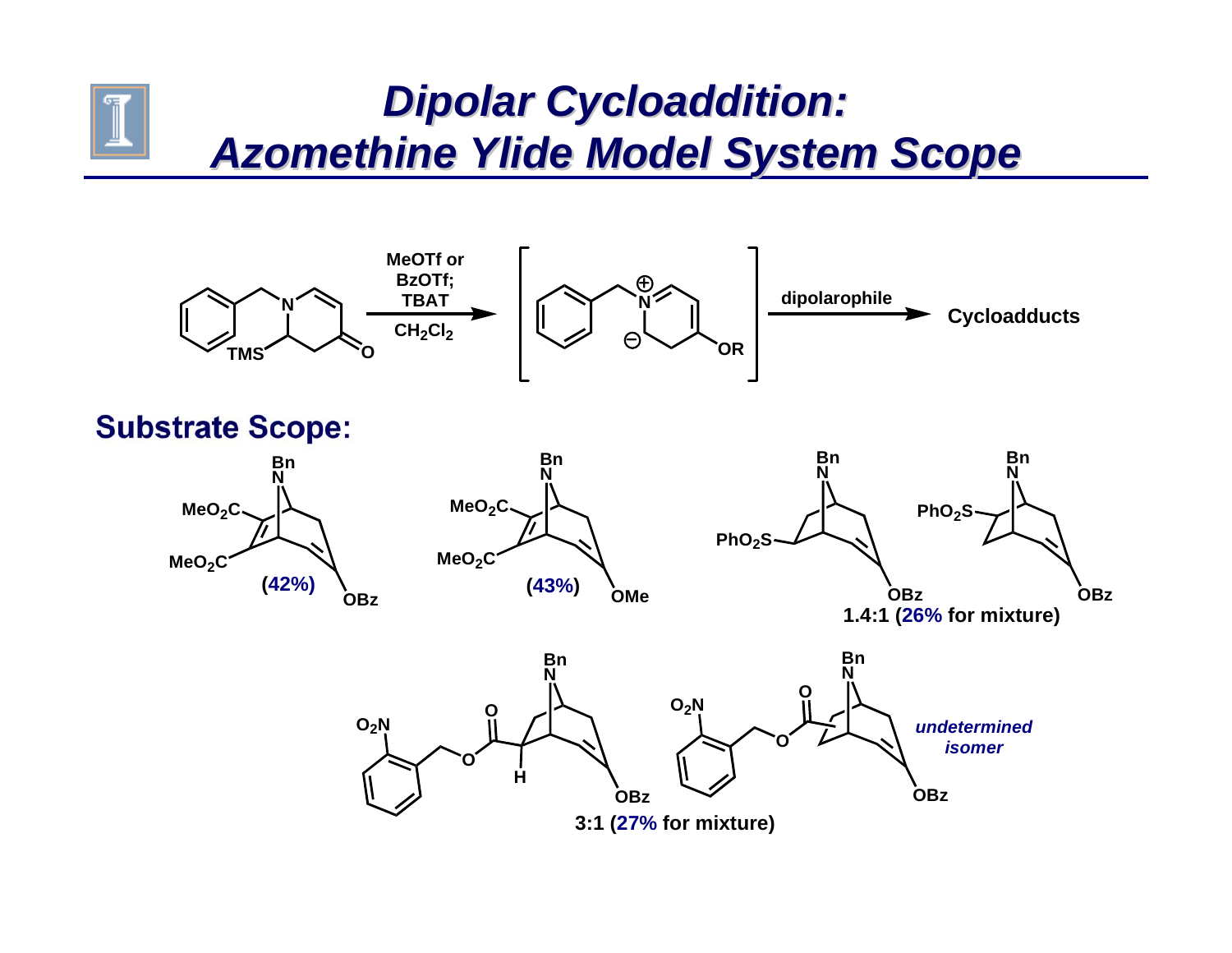#### *Dipolar Cycloaddition: Dipolar Cycloaddition: Application of Azomethine Ylide Model Application of Azomethine Ylide Model*

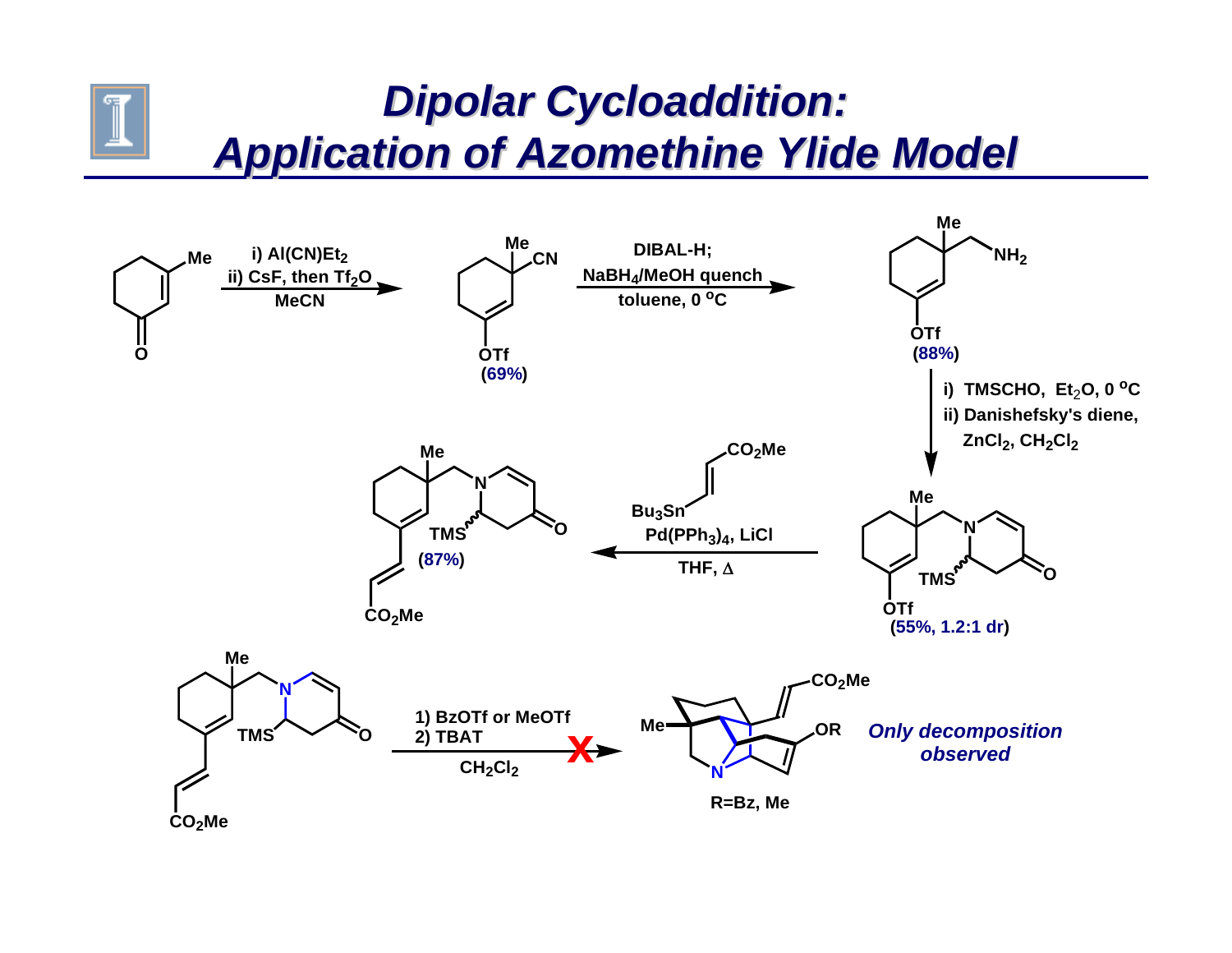#### *Dipolar Cycloaddition: Dipolar Cycloaddition: Application of Azomethine Ylide Model Application of Azomethine Ylide Model*

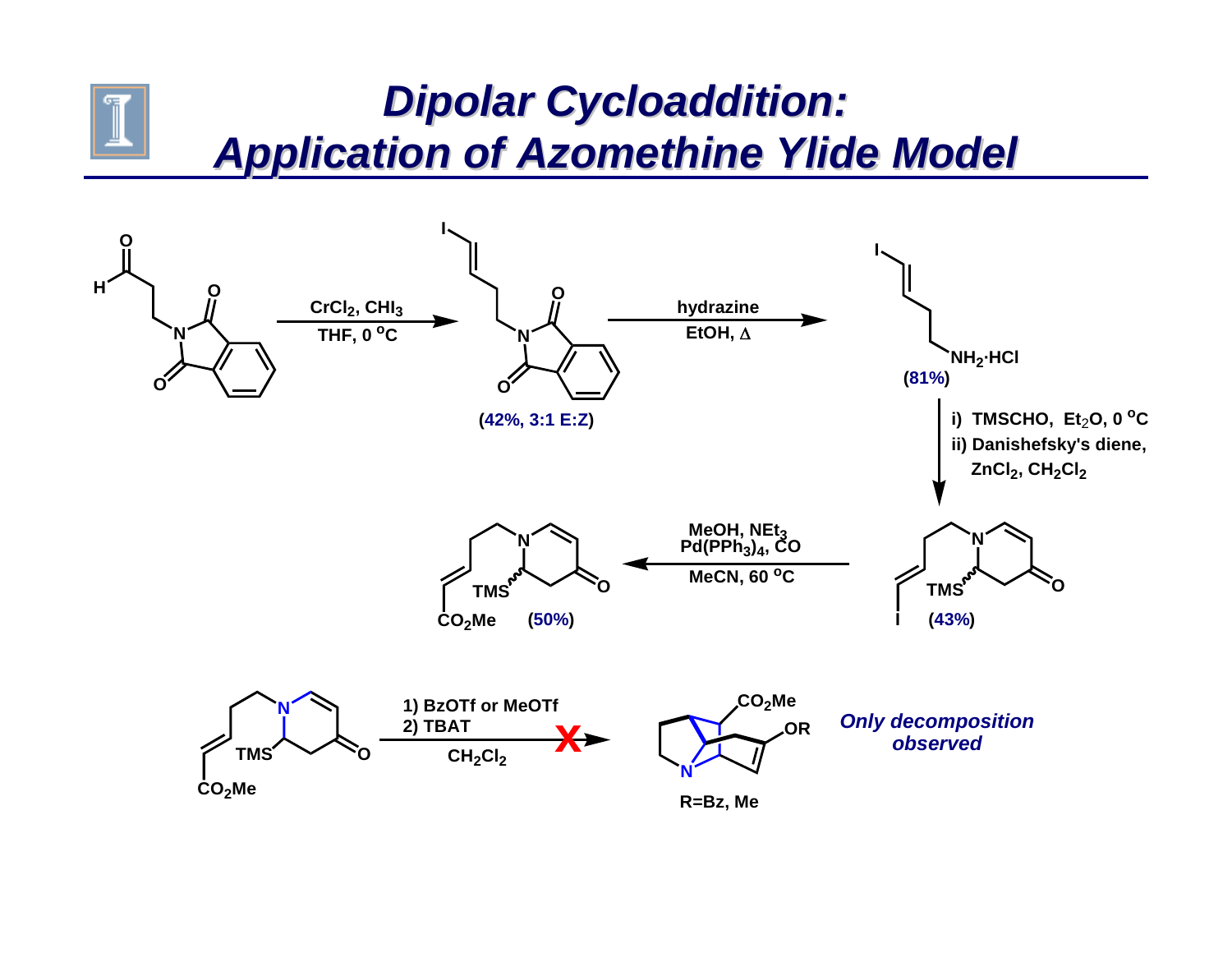

# *Dipolar Cycloaddition: Dipolar Cycloaddition: Evolution of Dipole Evolution of Dipole*



- •**Decomposition competitive with cycloaddition**
- •**Decomposition makes investigation difficult**
- •**Oxidopyridinium betaine dipoles are stable and isolable**
- •**Stable dipole should allow more forcing conditions**



Dennis, N.; Katritzky, A. R.; Takeuchi Y. *J. Am. Chem. Soc.* **1970**, *92*, 4134-4136. Katritzky, A. R.; Dennis, N. *Chem. Rev.* **1989**, *89*, 827-861.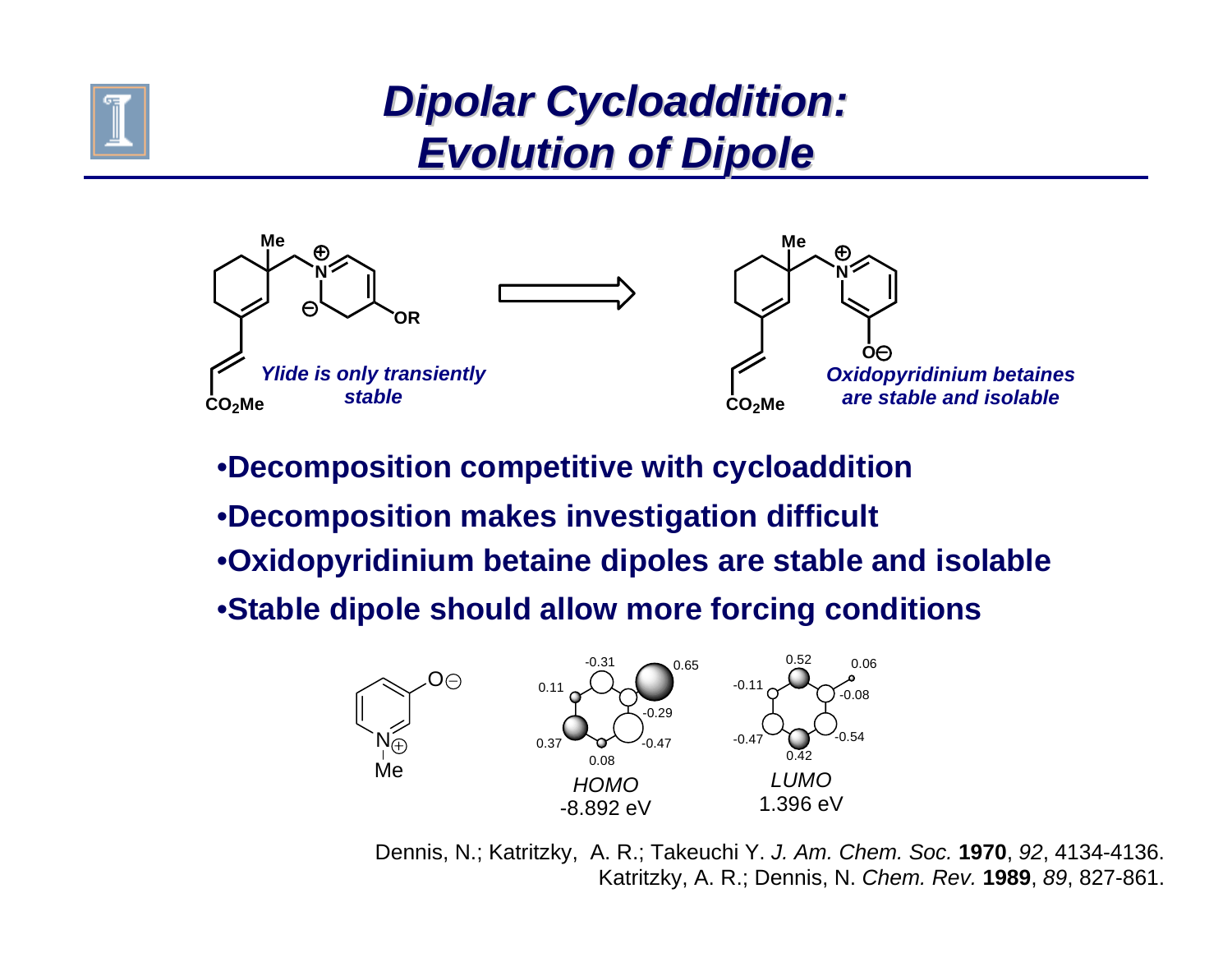

### *Dipolar Cycloaddition: Dipolar Cycloaddition: Diene Dipolarophile Preparation Diene Dipolarophile Preparation*

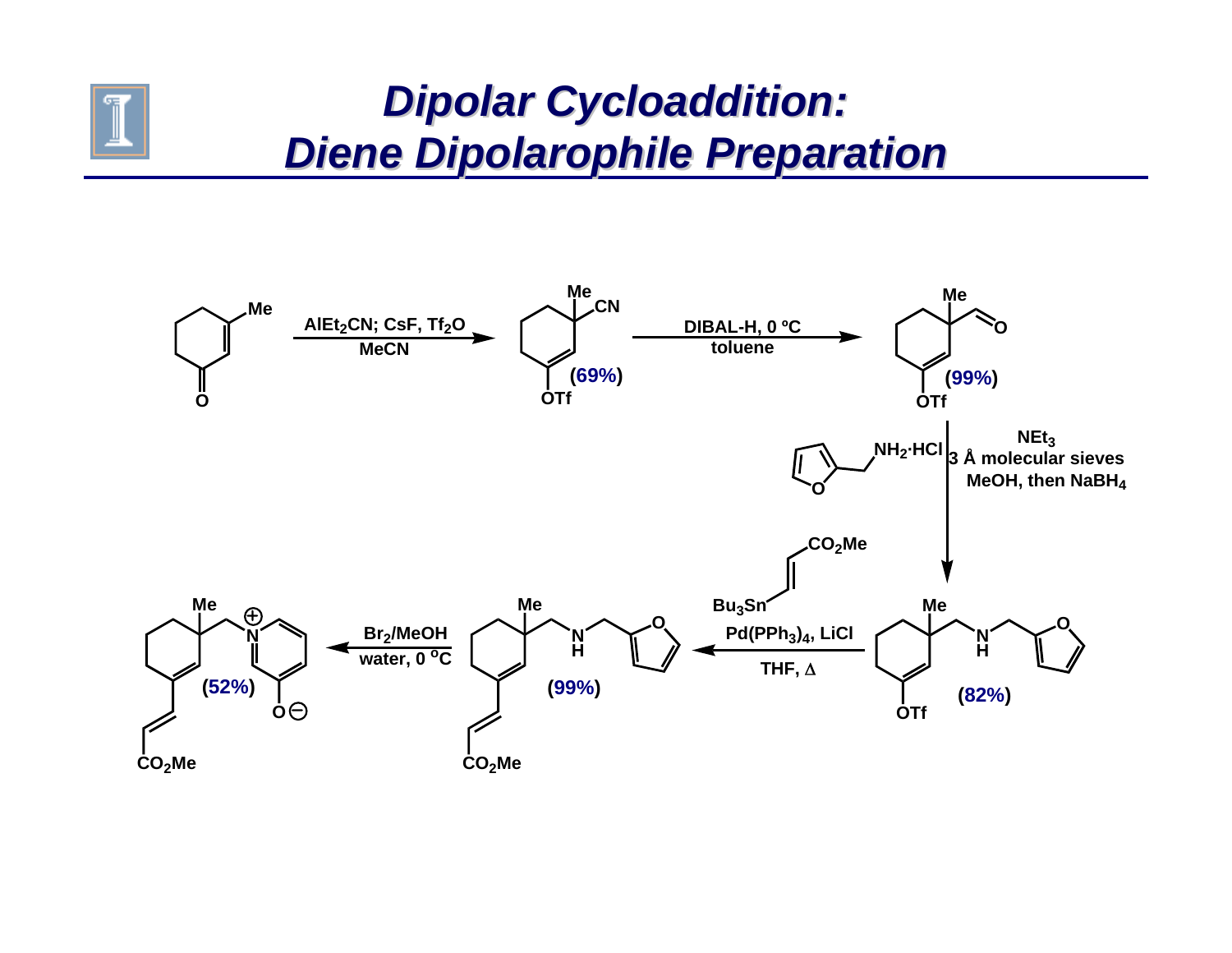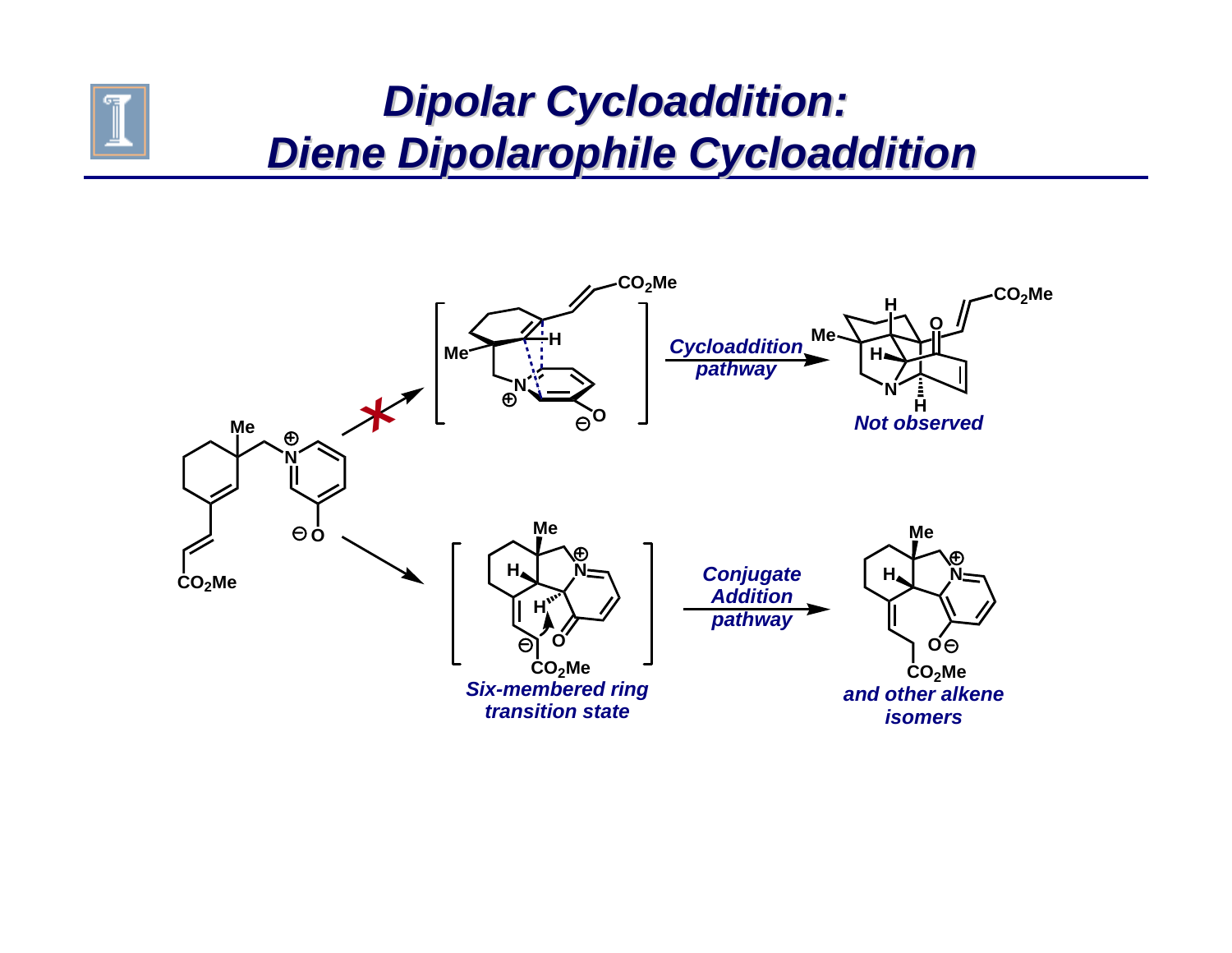# *Dipolar Cycloaddition: Dipolar Cycloaddition: Ene -Nitrile Dipolarophile Preparation Nitrile Dipolarophile Preparation*

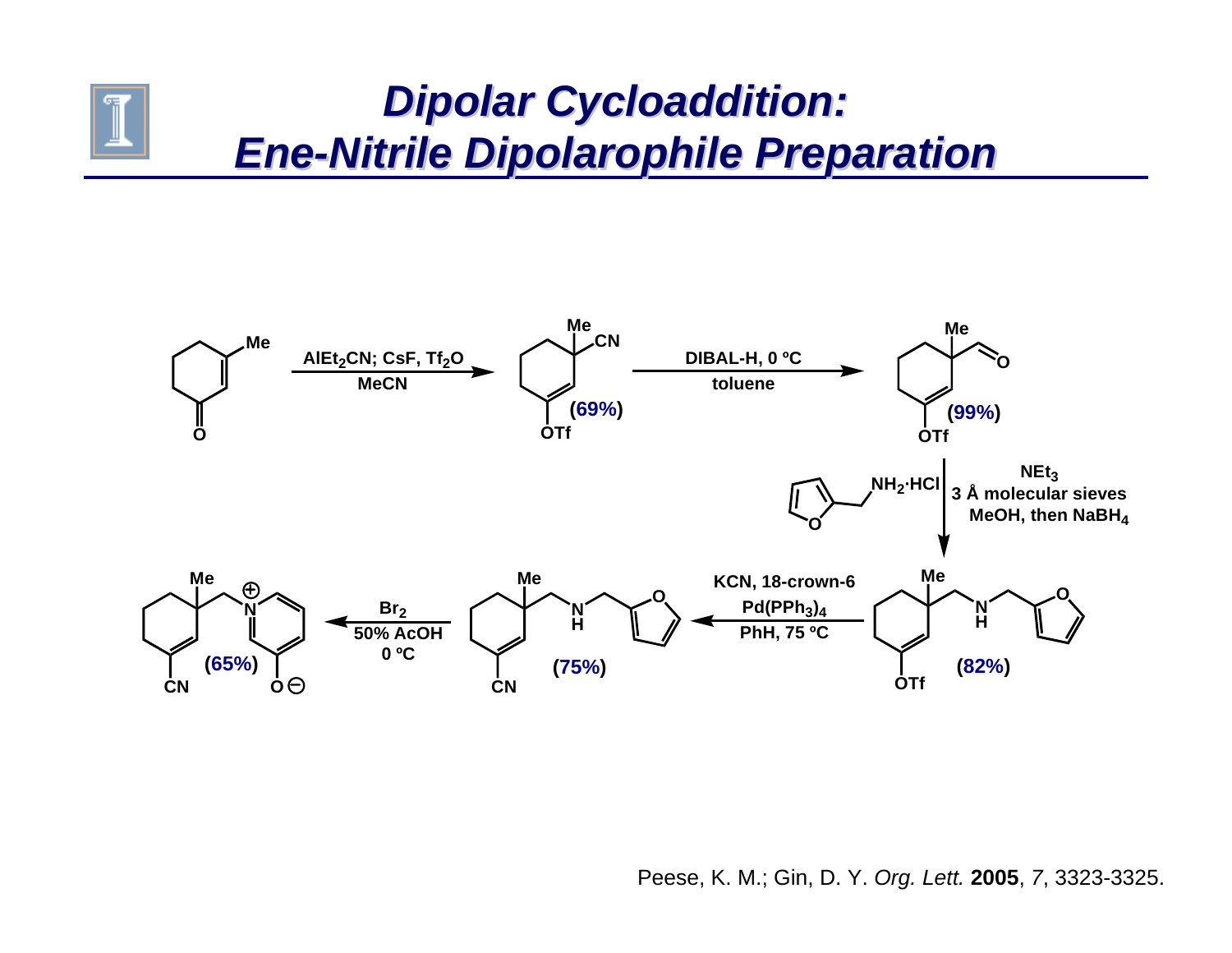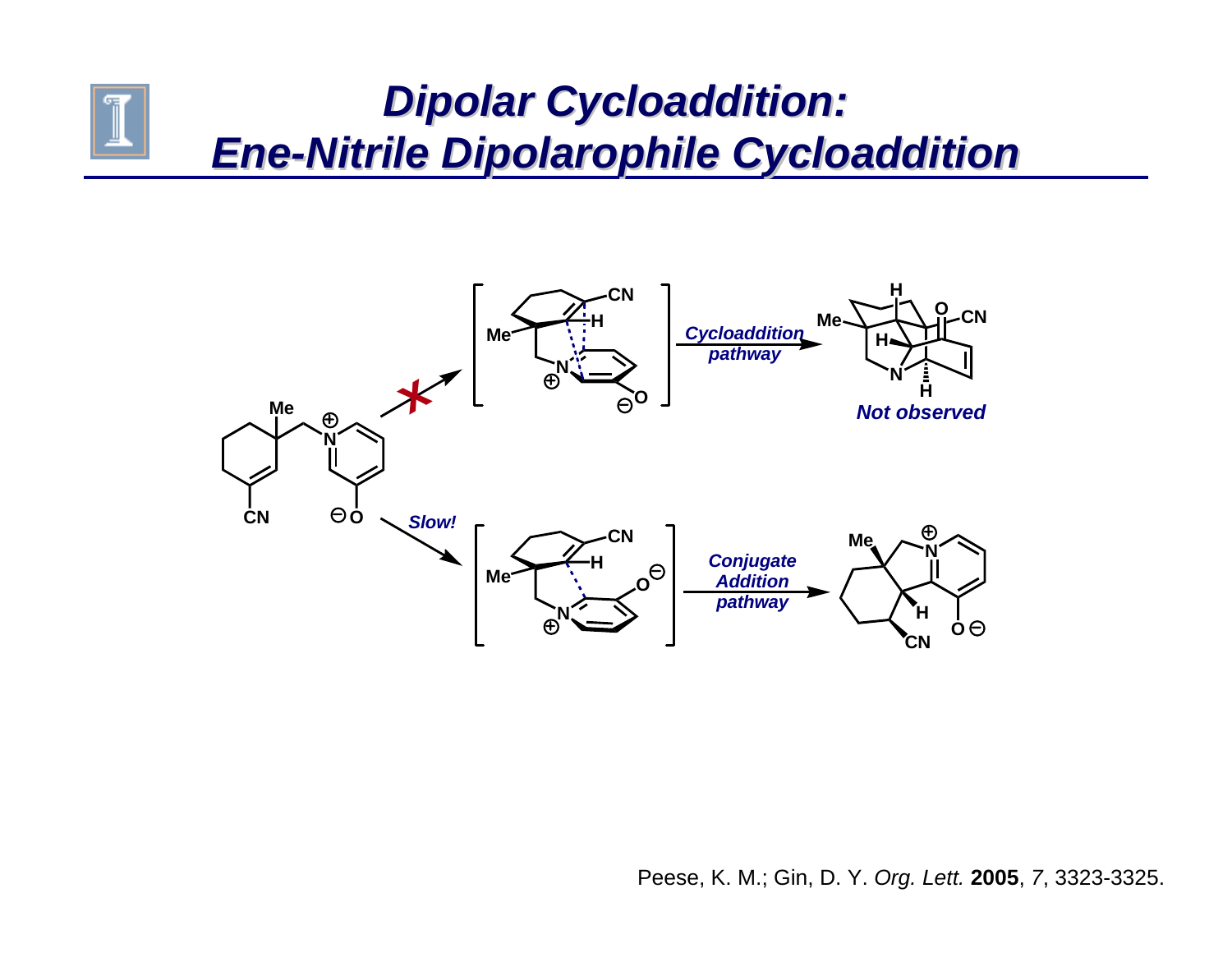

#### *Dipolar Cycloaddition: Dipolar Cycloaddition: Unactivated Dipolarophiles Unactivated Dipolarophiles*

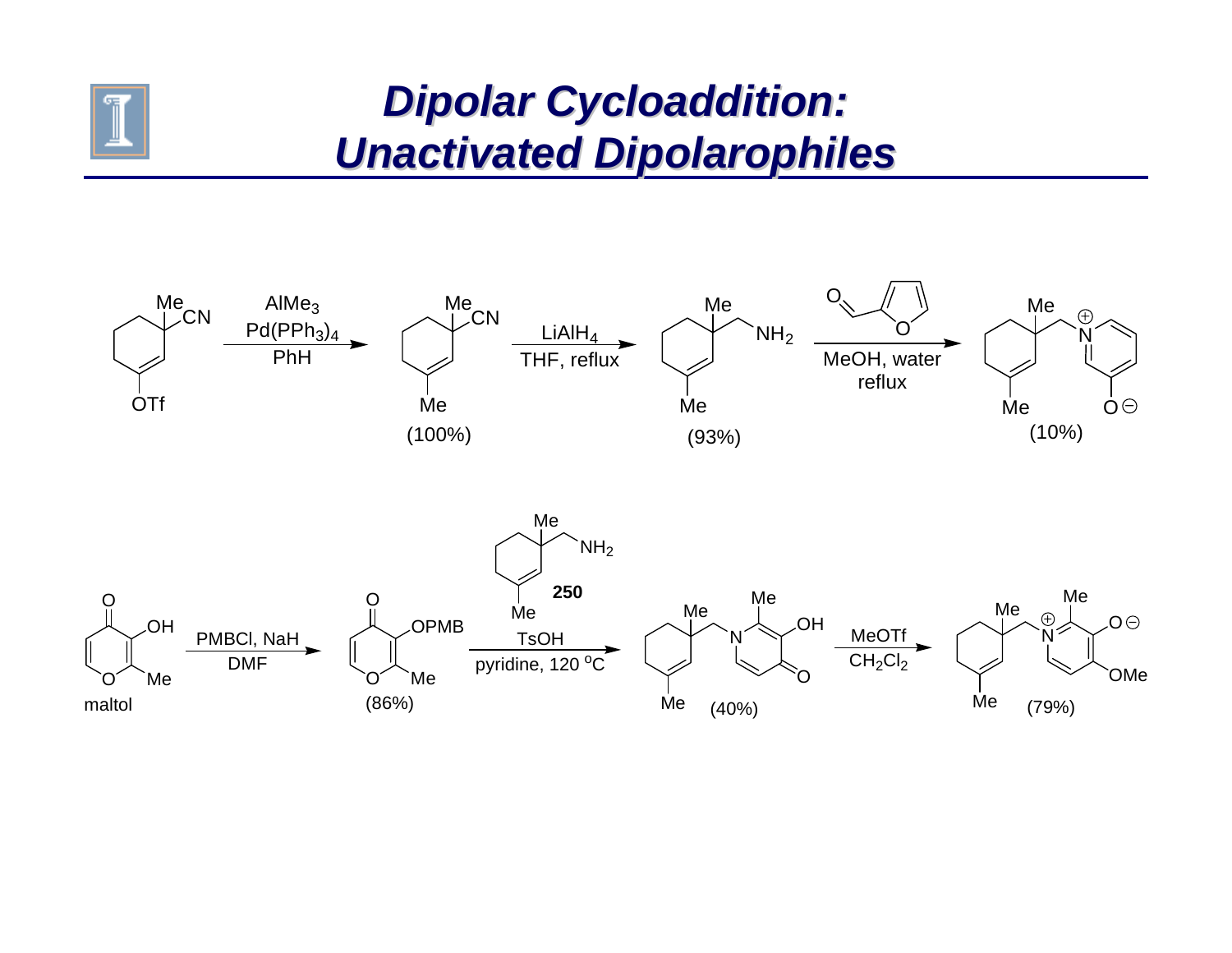

# *Dipolar Cycloaddition: Dipolar Cycloaddition: Unactivated Dipolarophiles Unactivated Dipolarophiles*

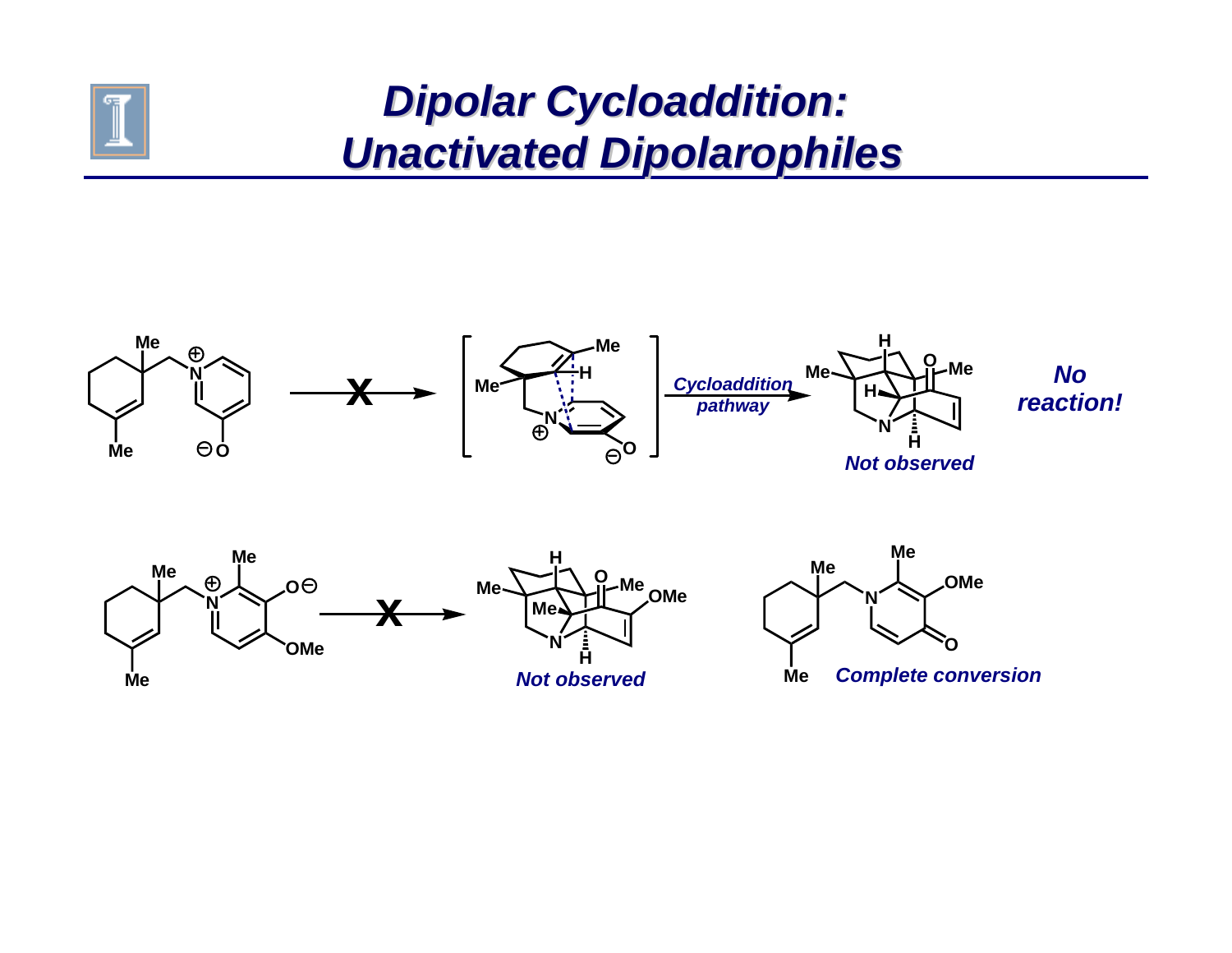

## *Dipolar Cycloaddition: Dipolar Cycloaddition: Reversed Dipolarophile Reversed Dipolarophile*

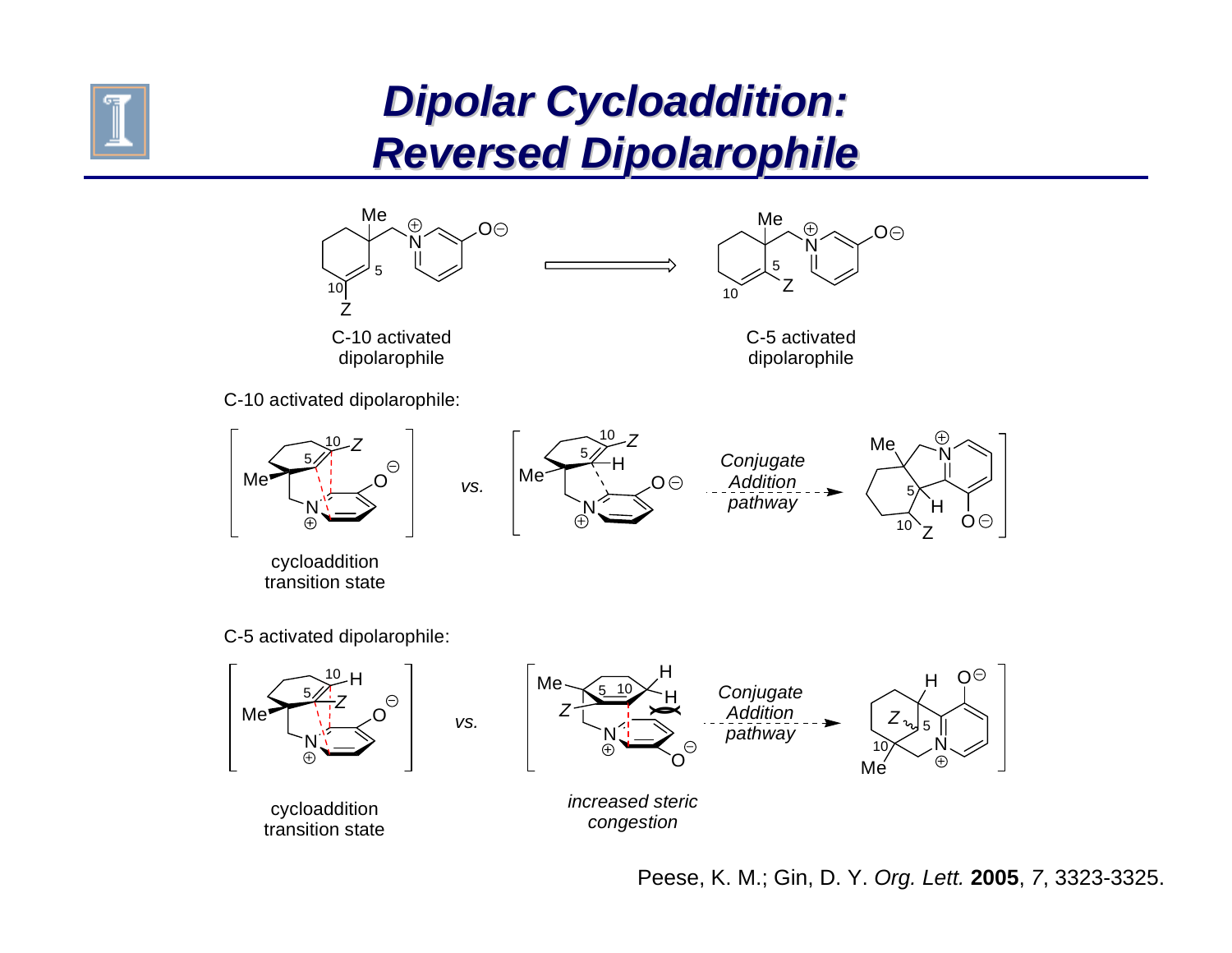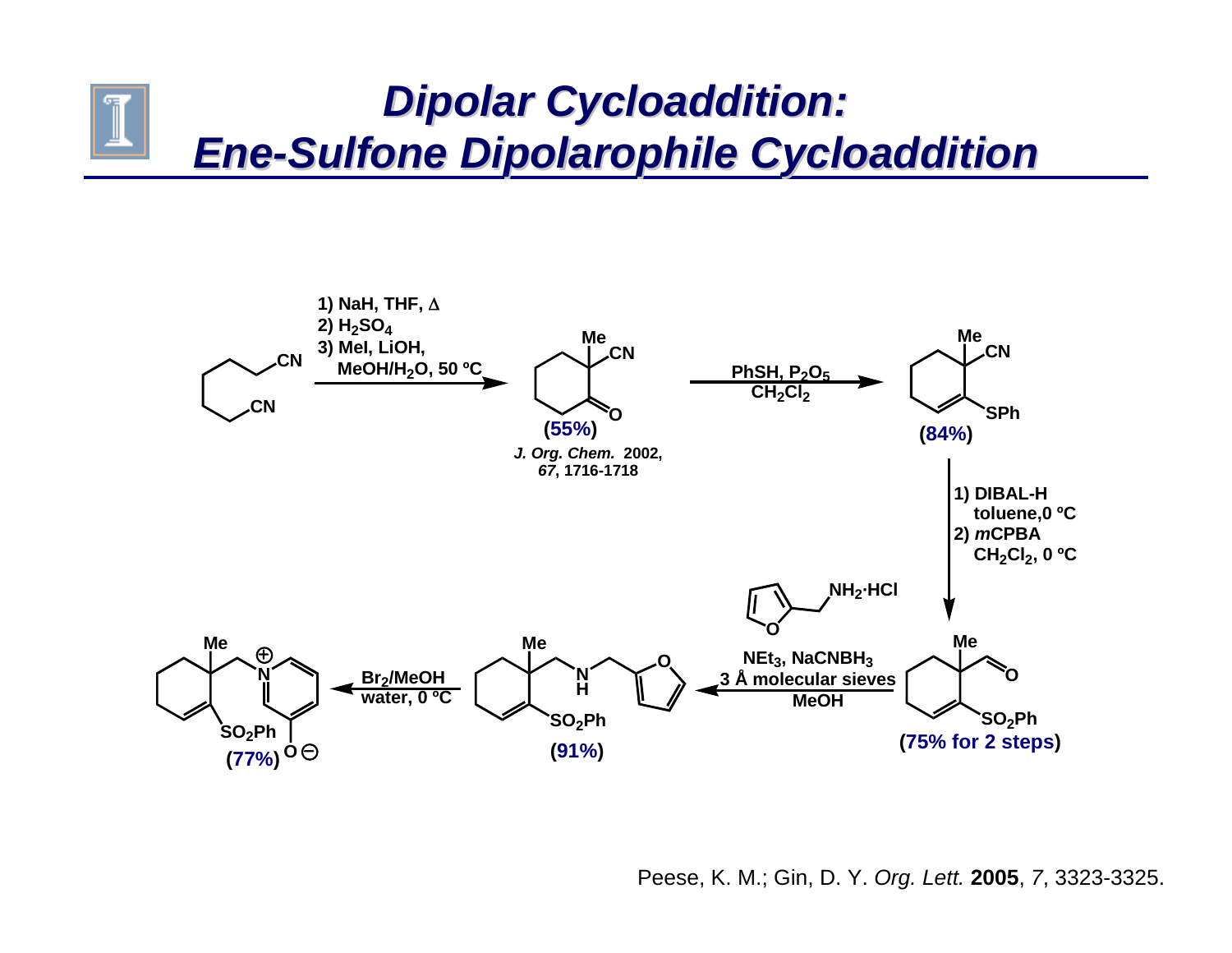

**Tetra-substituted alkene dipolarophiles:** 

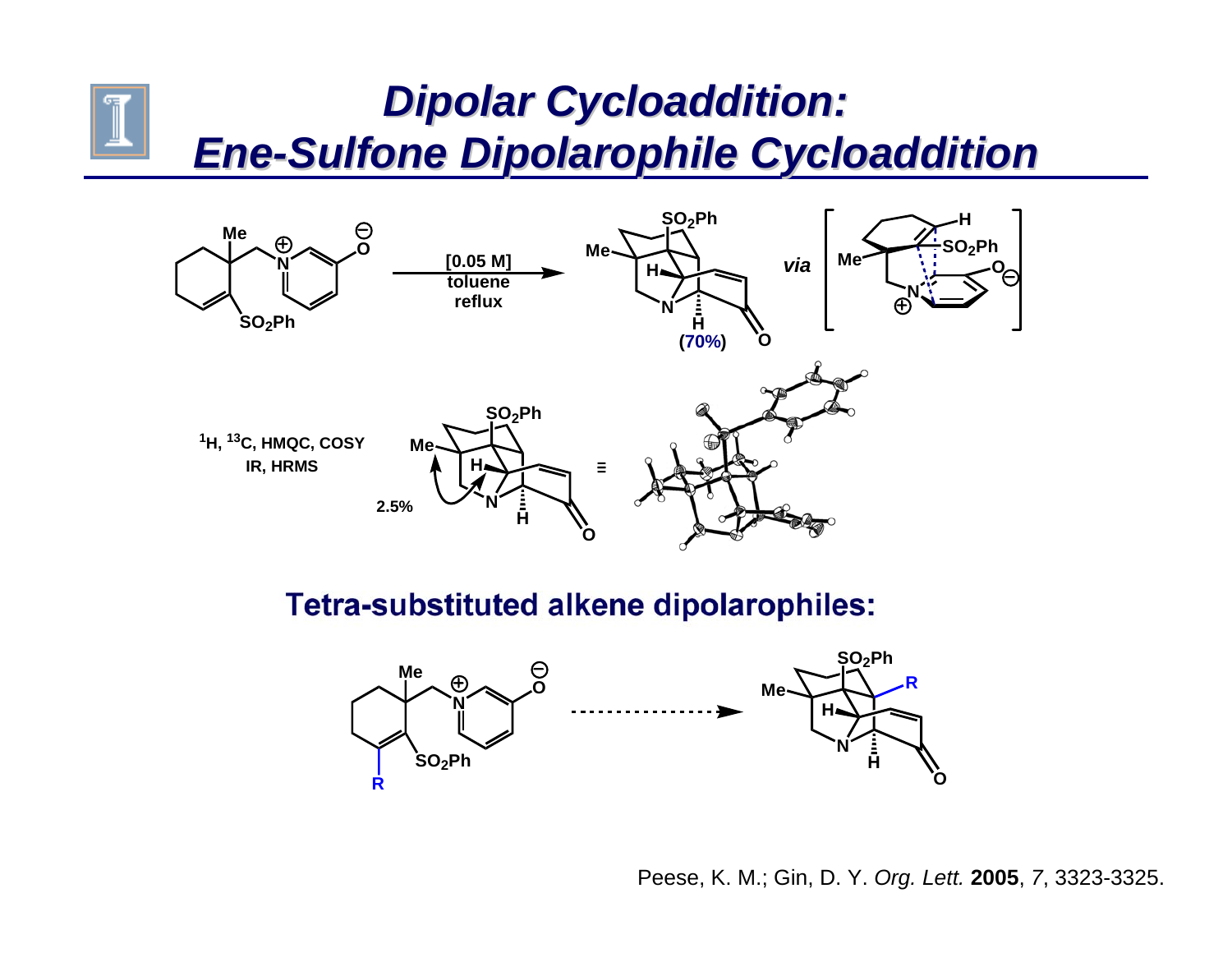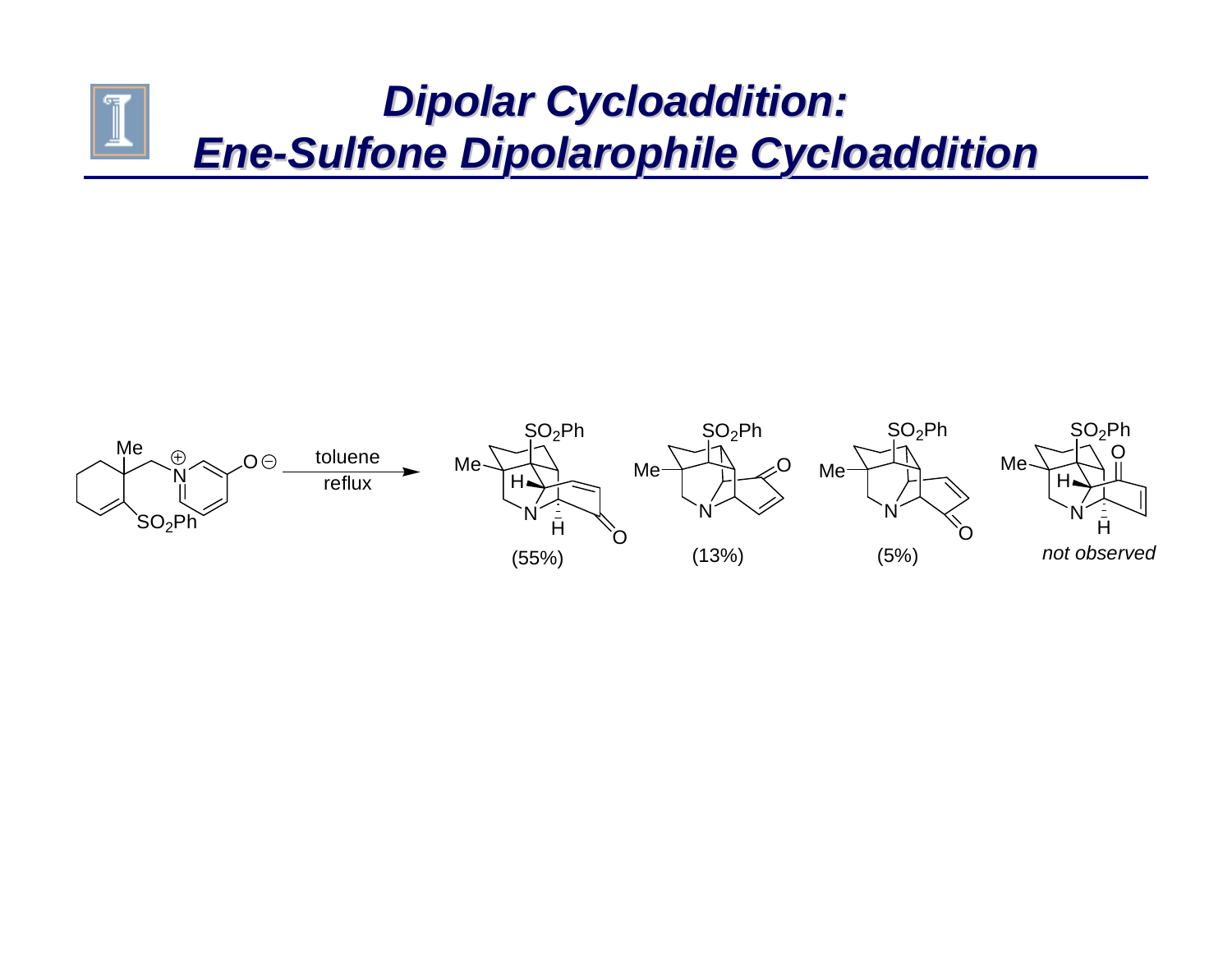# *Dipolar Cycloaddition: Dipolar Cycloaddition: Ene -Sulfone Dipolarophile Preparation Sulfone Dipolarophile Preparation*

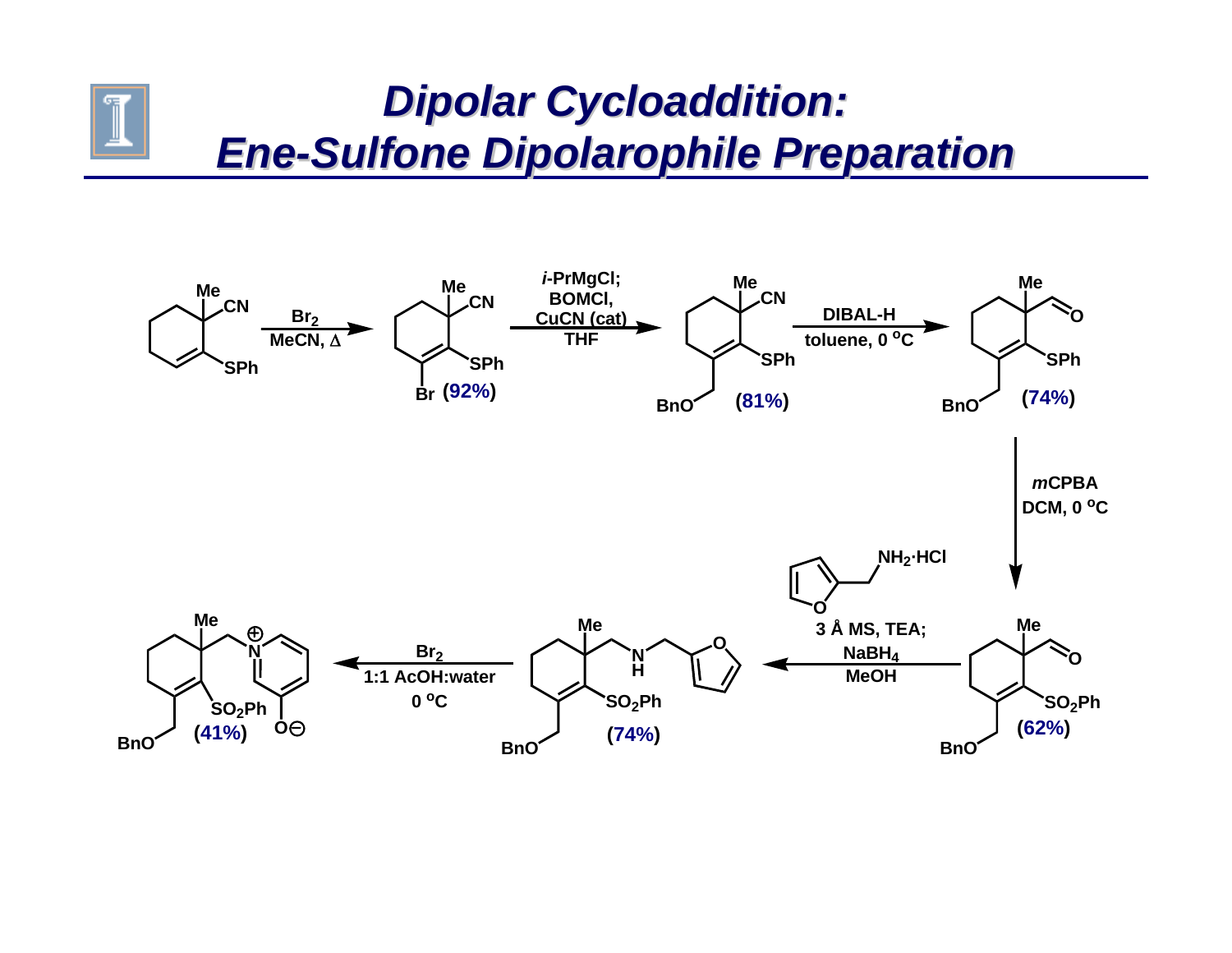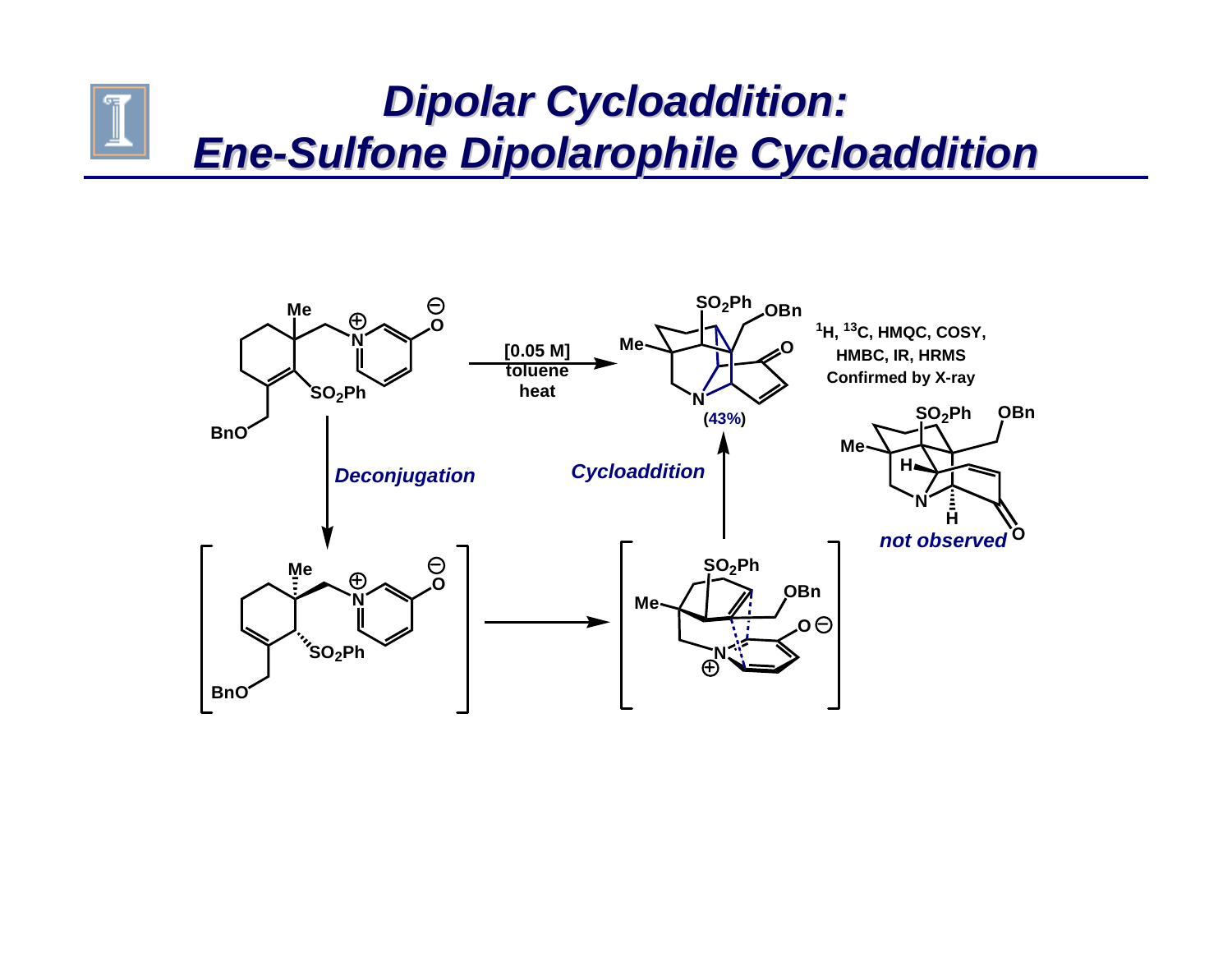

## *Dipolar Cycloaddition: Dipolar Cycloaddition: Survey of Dipolarophiles Survey of Dipolarophiles*



| R <sup>1</sup> | $R^2$              | <b>Conditions</b> | <b>Observed Result</b>      |
|----------------|--------------------|-------------------|-----------------------------|
| <b>Me</b>      | SO <sub>2</sub> Ph | toluene, 120 °C   | deconjugation/cycloaddition |
| Br             | SO <sub>2</sub> Ph | toluene, 120 °C   | decomposition               |
| $CH=CH2$       | SO <sub>2</sub> Ph | toluene, 150 °C   | decomposition               |
| Me             | <b>SOPh</b>        | toluene, 180 °C   | epimerization of SOPh       |
| <b>CN</b>      | <b>SPh</b>         | toluene, 180 °C   | slow decomposition          |

#### *Can the deconjugation pathway be disfavored?*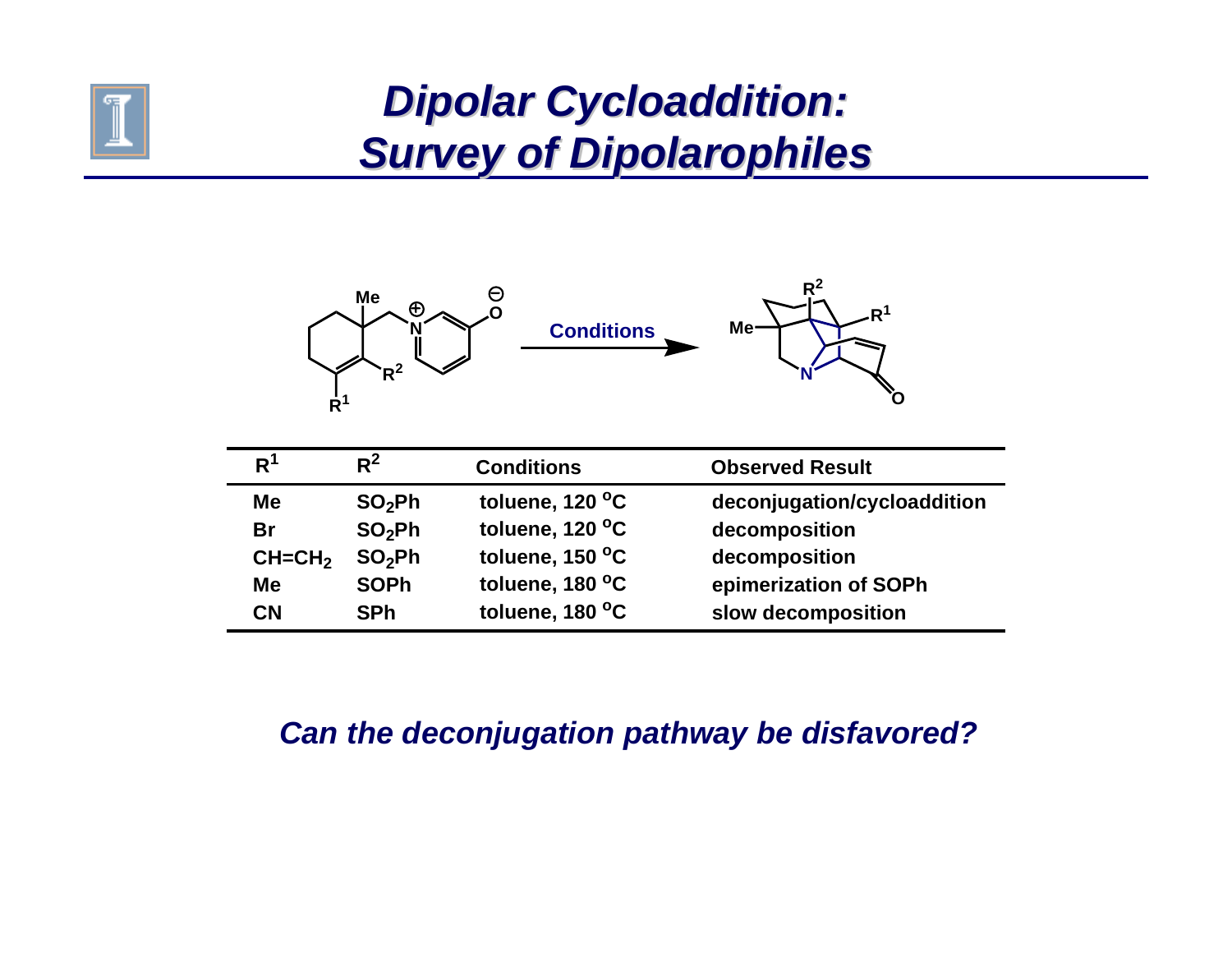

#### *Dipolar Cycloaddition: Dipolar Cycloaddition: Enoate Dipolarophile Preparation Enoate Dipolarophile Preparation*

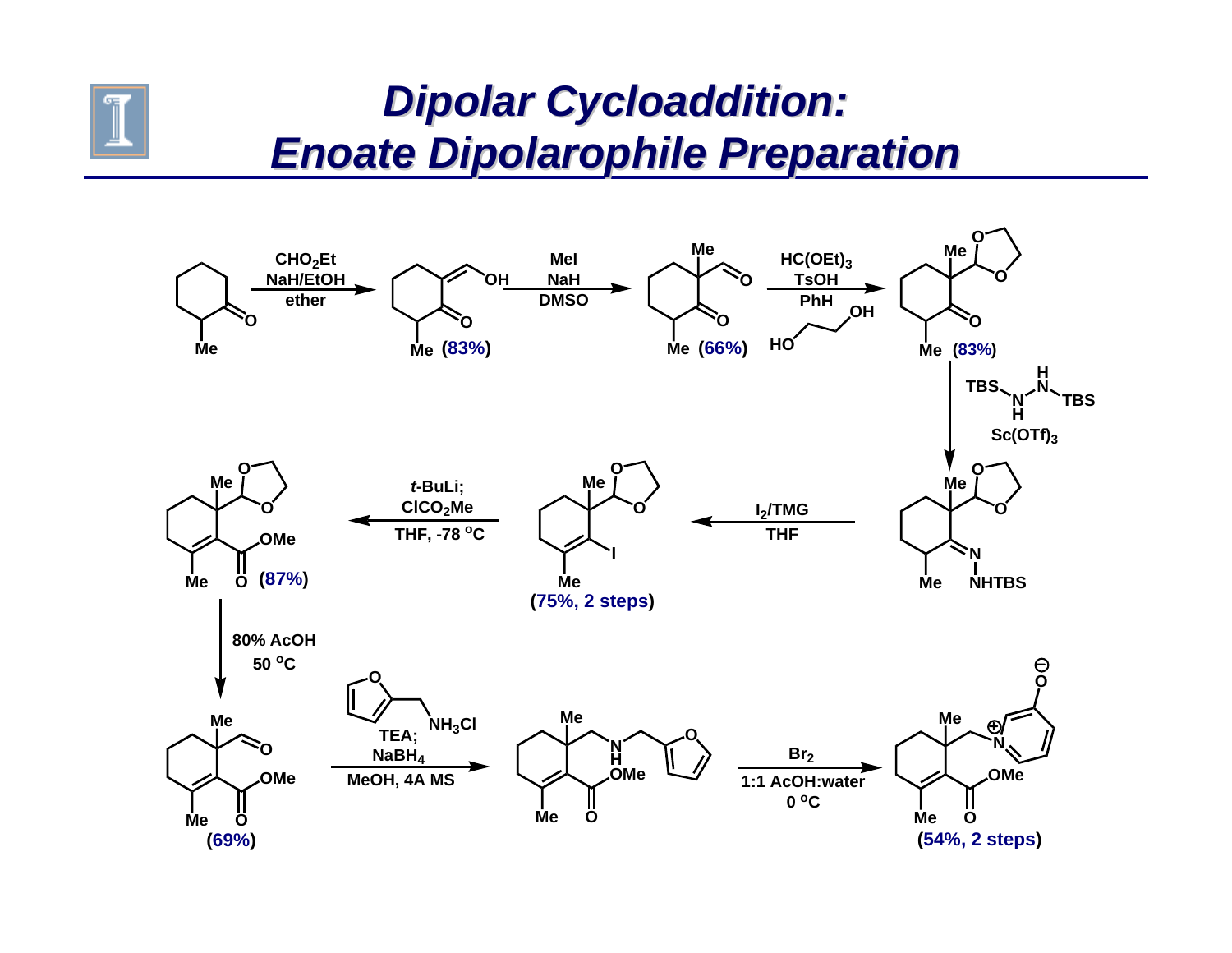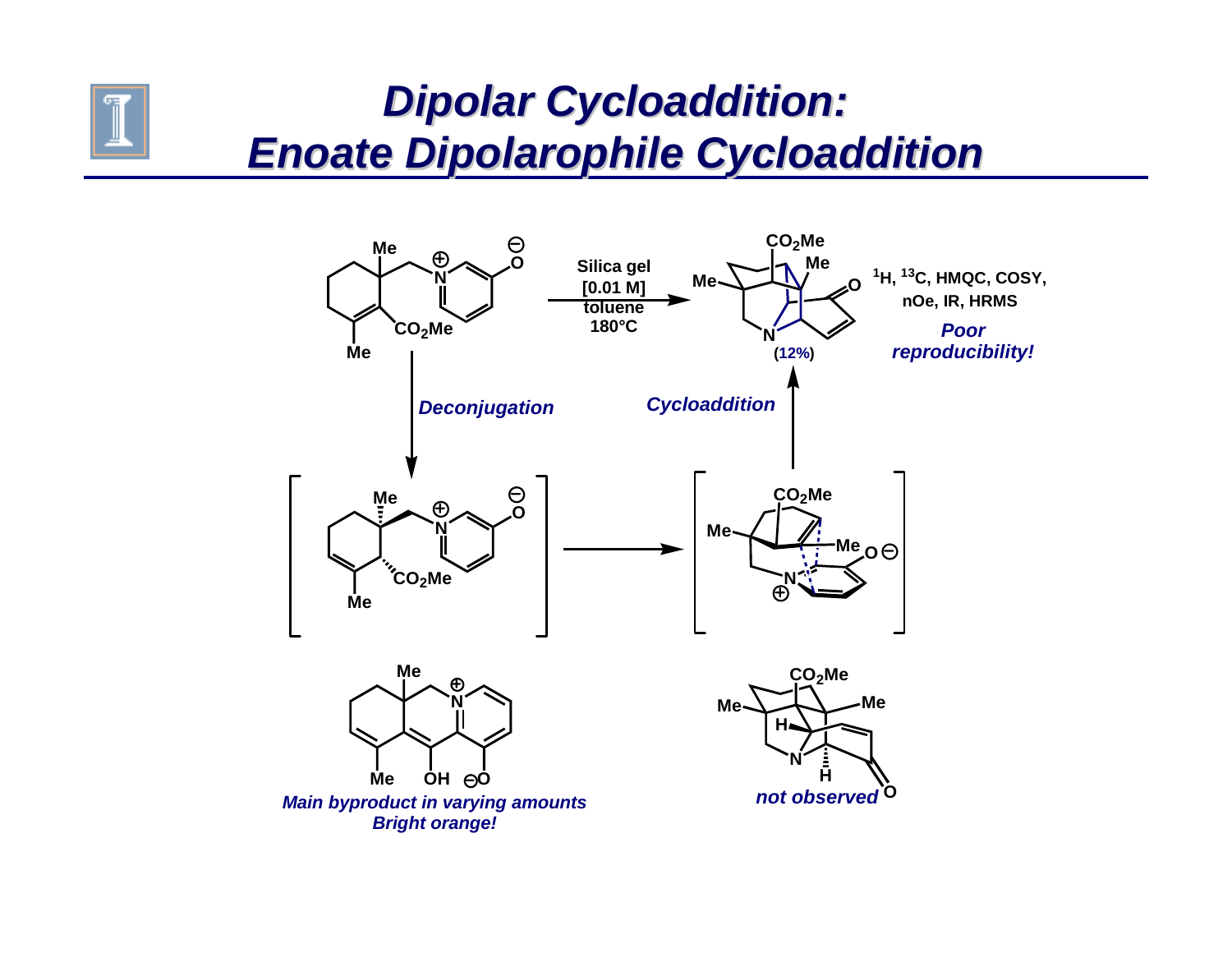

# *Dipolar Cycloaddition: Dipolar Cycloaddition: Nitroalkene Nitroalkene Dipolarophile Preparation Dipolarophile Preparation*

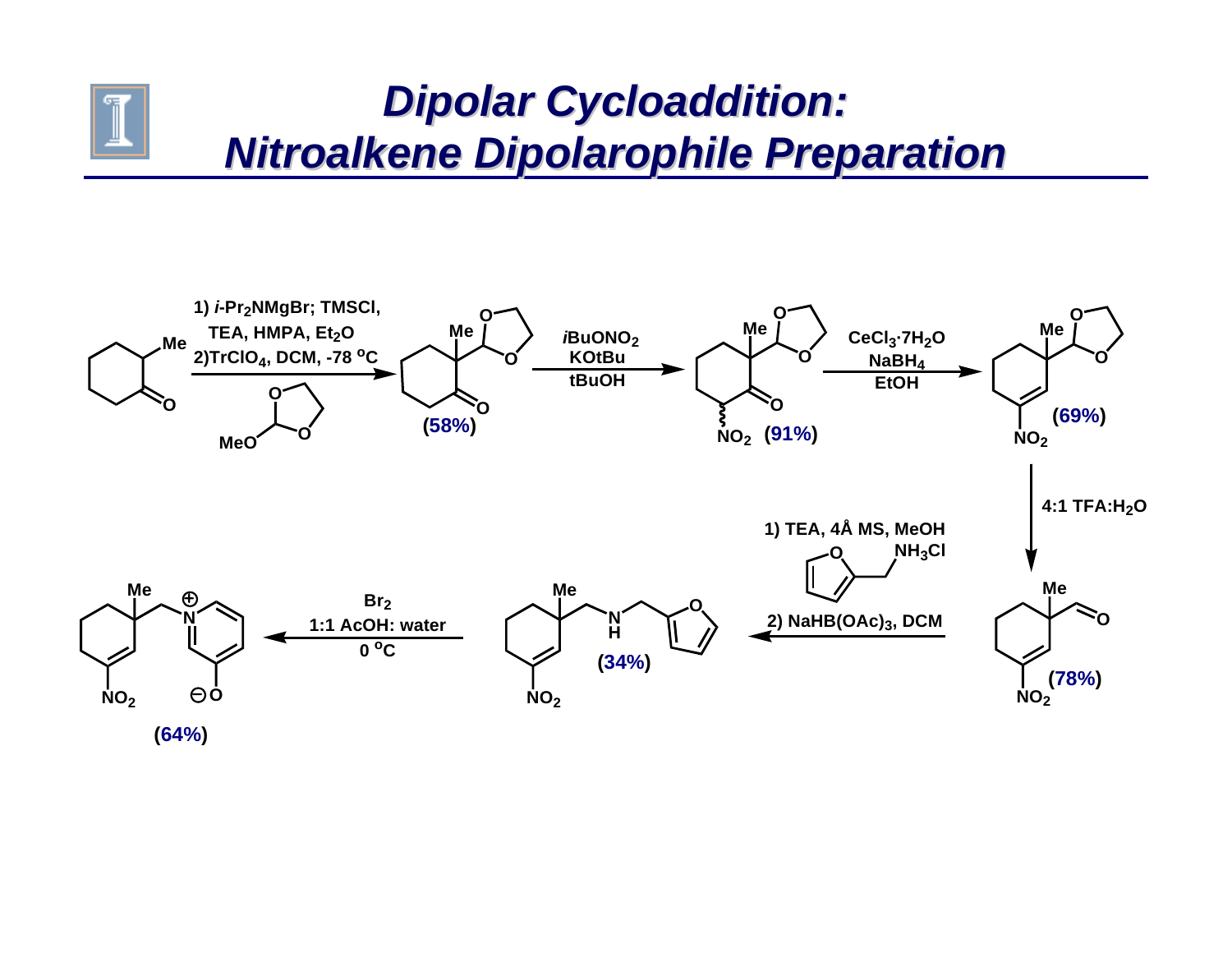# *Dipolar Cycloaddition: Dipolar Cycloaddition: Nitroalkene Nitroalkene Dipolarophile Cycloaddition Dipolarophile Cycloaddition*



*Reaction stalls at ~20% conversion!*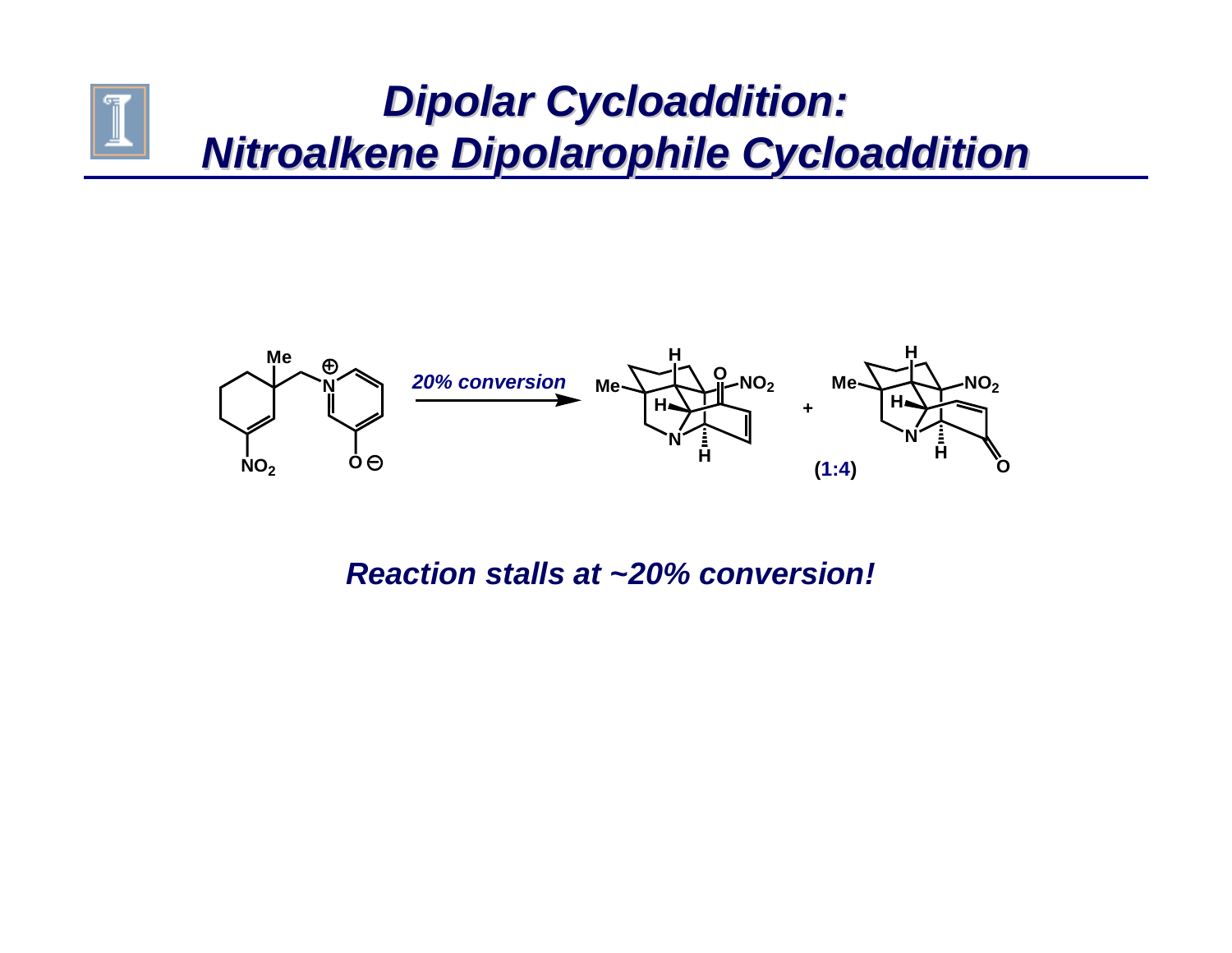# *Dipolar Cycloaddition: Dipolar Cycloaddition: Nitroalkene Nitroalkene Dipolarophile Cycloaddition Dipolarophile Cycloaddition*



#### *Reaction reaches thermodynamic equilibrium!*

*Are all the previous oxidopyridinium betaines in equilibrium?*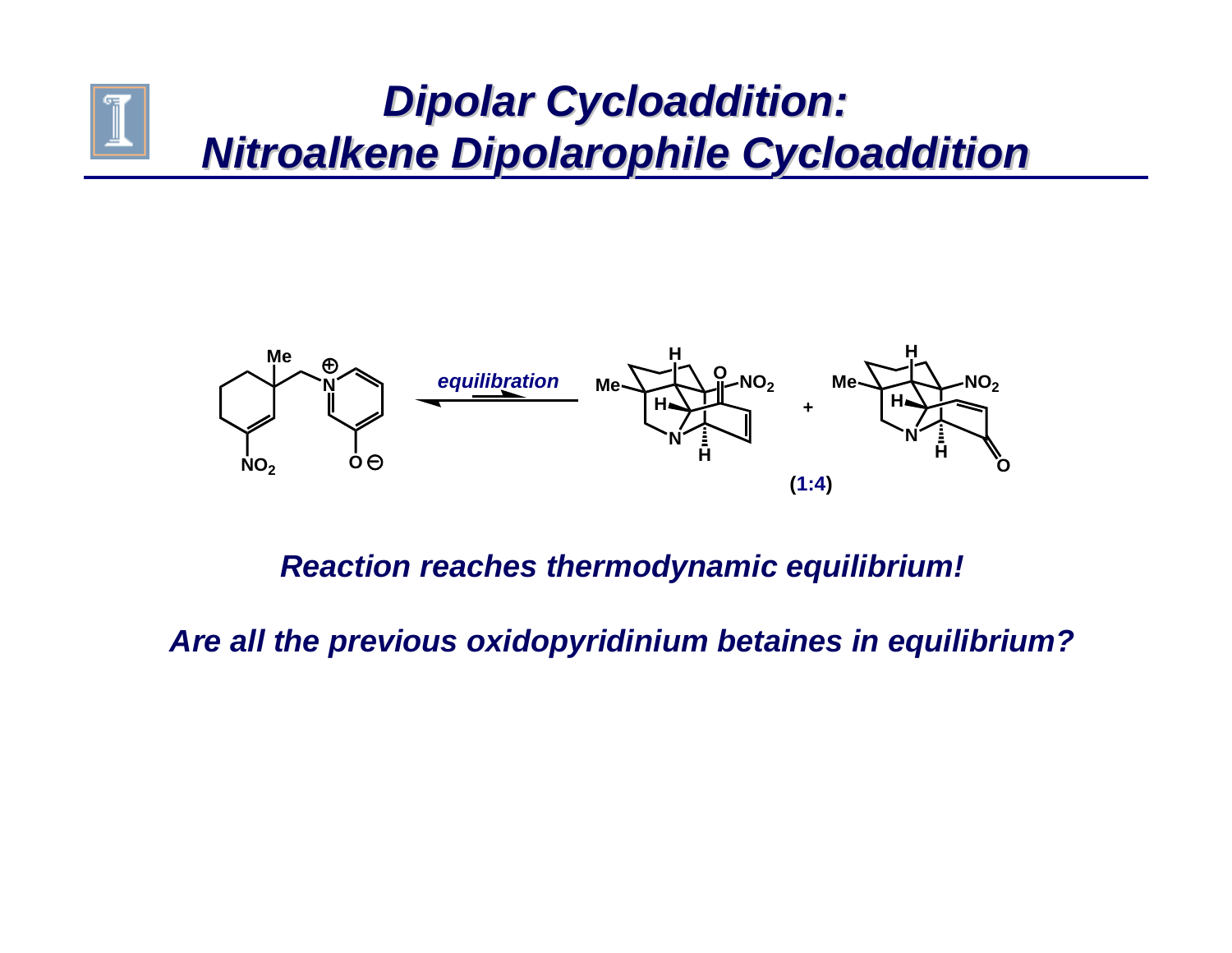

## *Dipolar Cycloaddition: Dipolar Cycloaddition: Summary of Oxidopyridinium Betaines Summary of Oxidopyridinium Betaines*

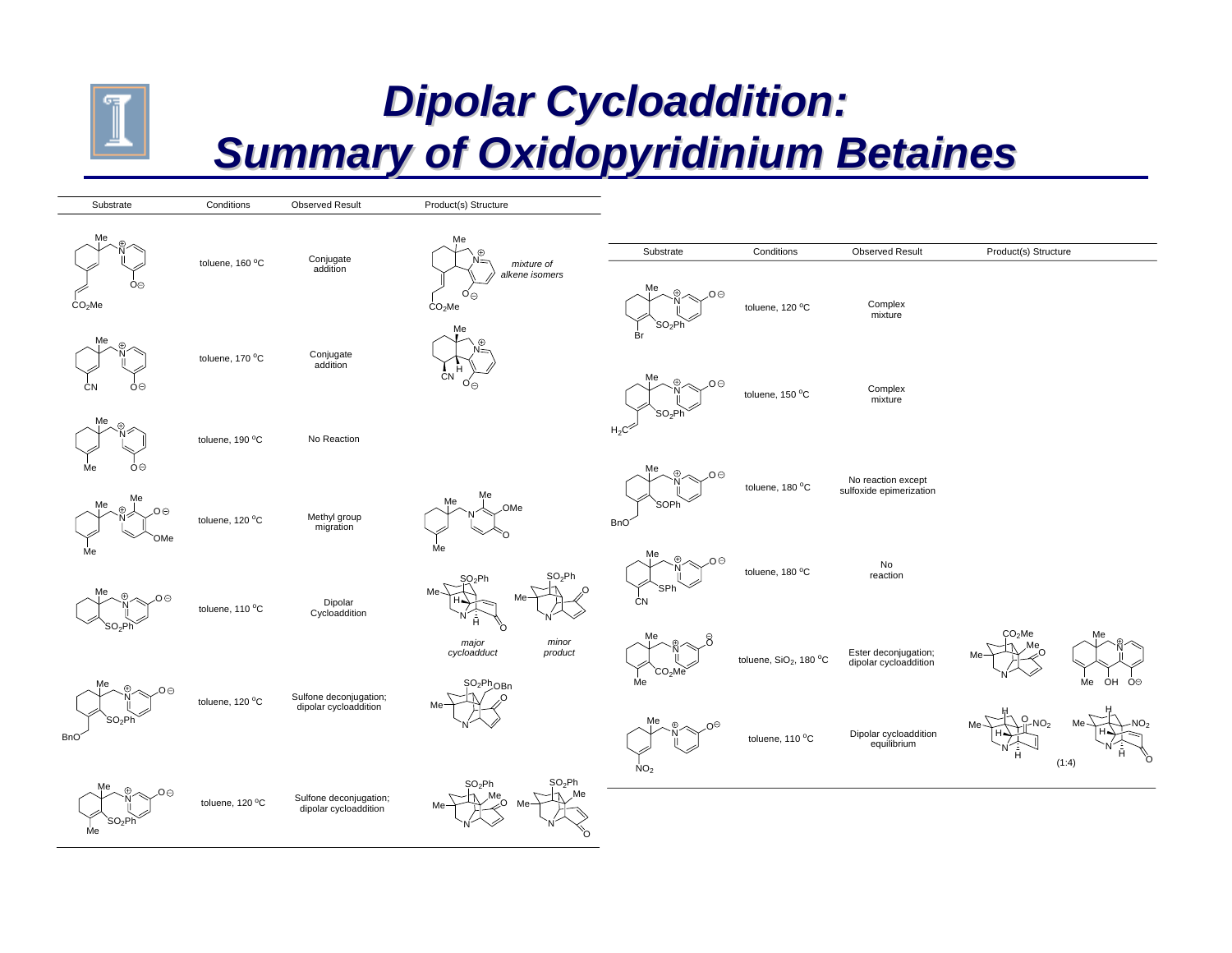# *Dipolar Cycloaddition: Dipolar Cycloaddition: Summary of Oxidopyridinium Betaines Summary of Oxidopyridinium Betaines*

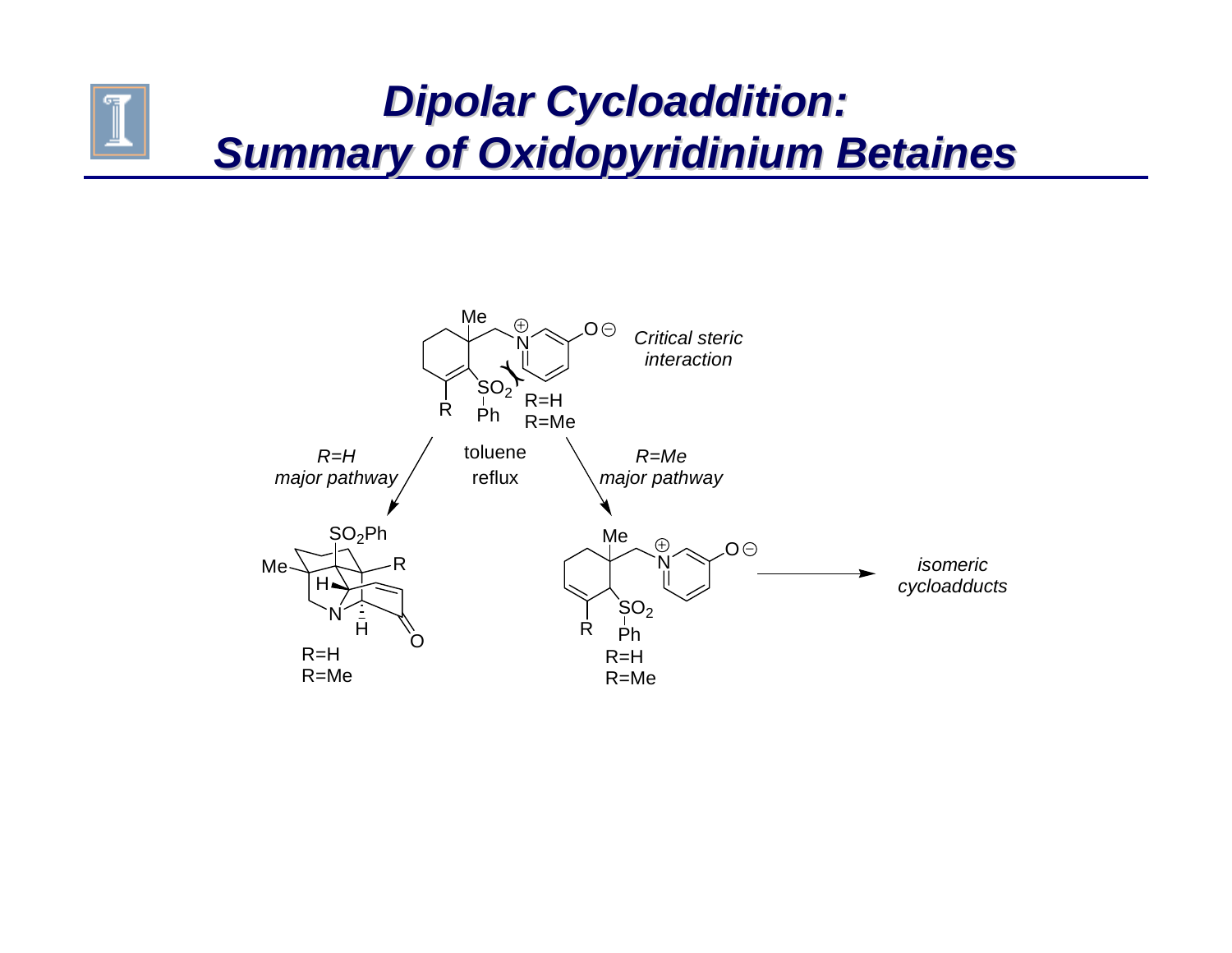

# *Dipolar Cycloaddition: Dipolar Cycloaddition: Shifting the Equilibrium Shifting the Equilibrium*

#### *Can the dipolar cycloaddition be made more thermodynamically favorable?*

#### Lower the energetic cost of breaking aromaticity!

**Estimated energetic cost of breaking pyridinium aromaticity:** 



#### **Resonance stabilization energies:**







**Bird, C. W.**  *Tetrahedron* **1992,** *48***, 335-340**

**~35.2 kcal/molisoquinoline-benzene (81.0-45.8 kcal/mol)**

**Energetic cost of breaking pyridine aromaticity**

**45.8 kcal/mol**

**43.3 kcal/mol**

**81.0 kcal/mol**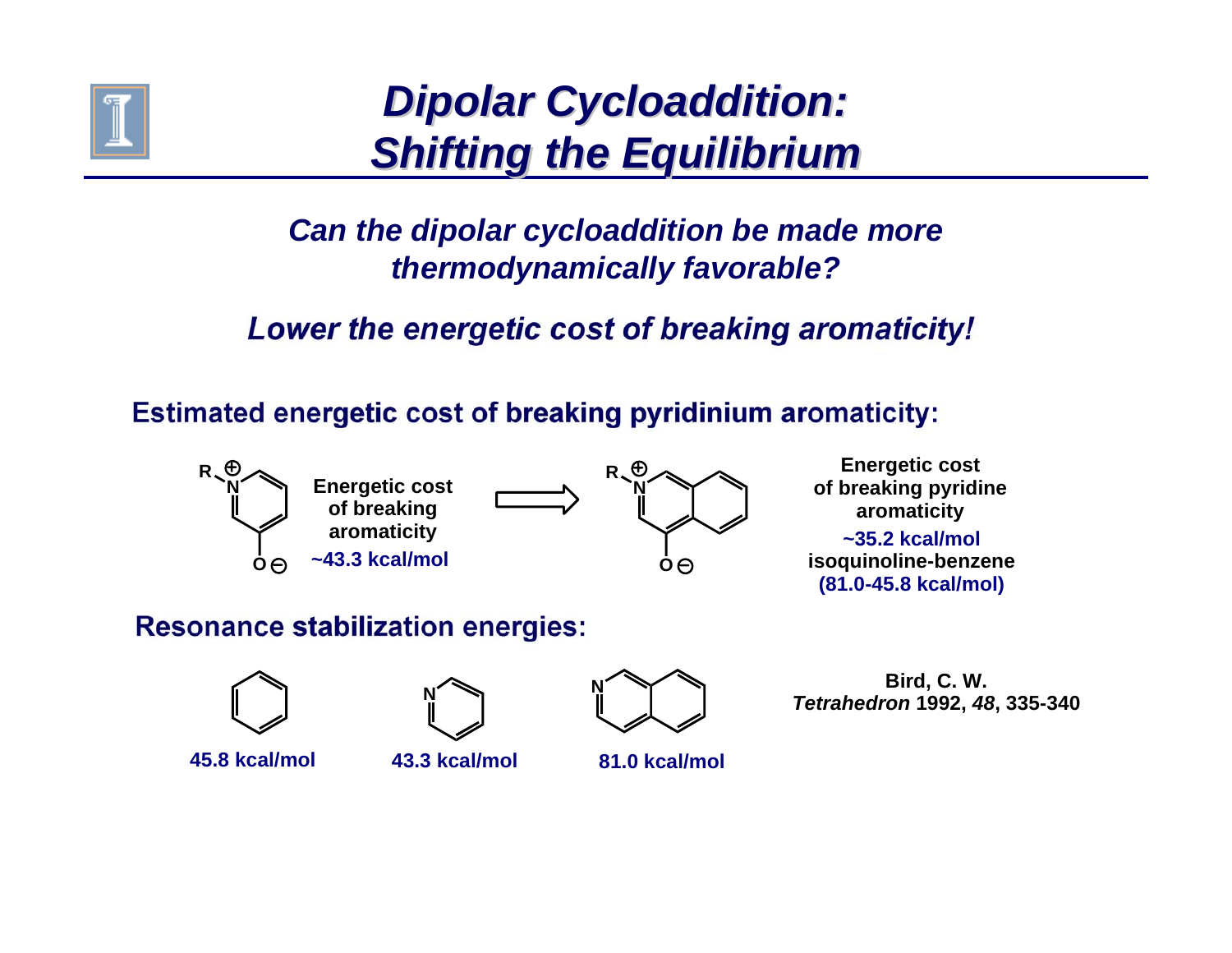# *Dipolar Cycloaddition: Dipolar Cycloaddition: Oxidoisoquinolinium Dipole Preparation Oxidoisoquinolinium Dipole Preparation*

•**Oxidoisoquinoliniums betaines are rare literature** •**Need new method for oxidoisoquinolinium synthesis**

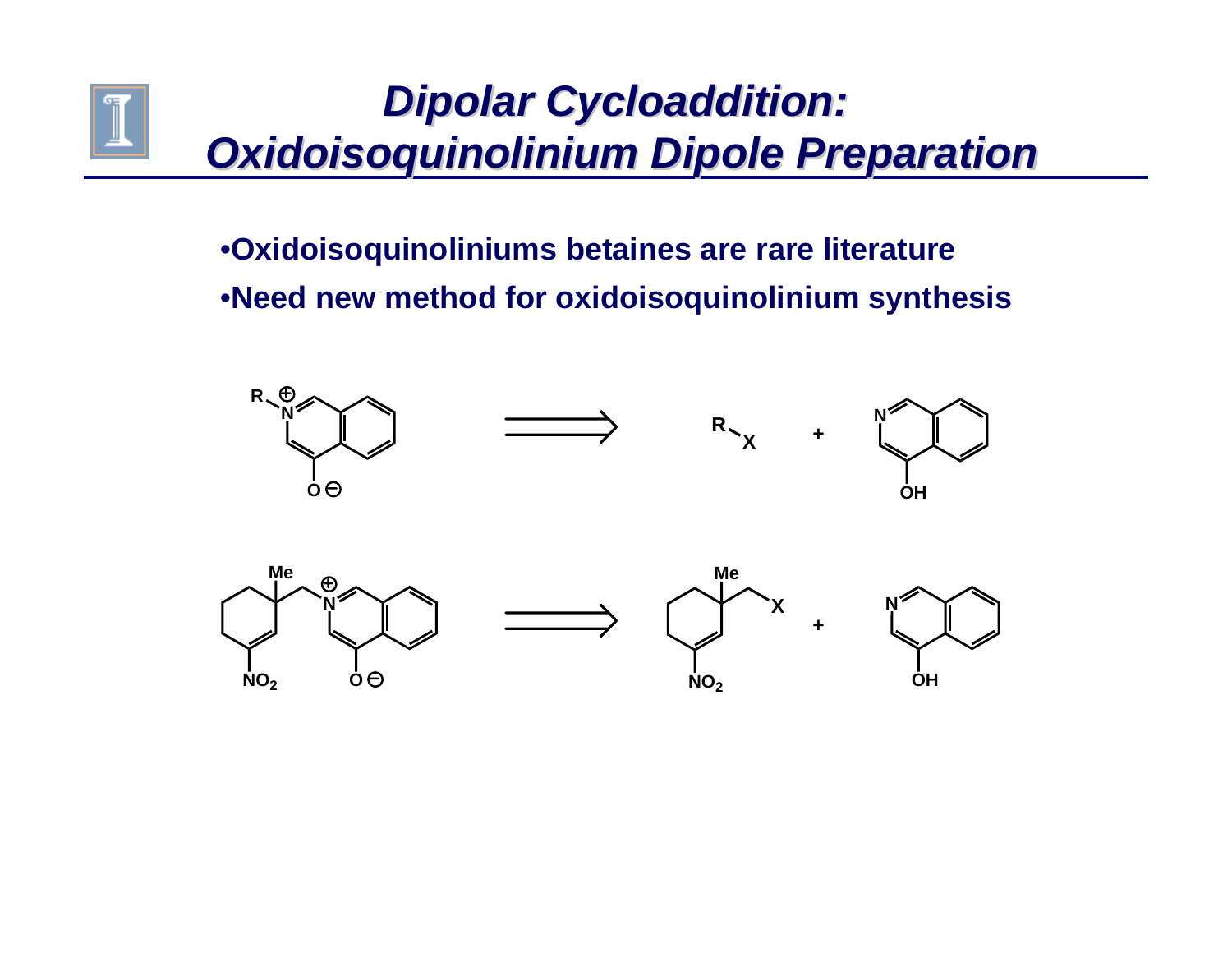# *Dipolar Cycloaddition: Dipolar Cycloaddition: Oxidoisoquinolinium Aza Oxidoisoquinolinium Aza -Achmatowicz? Achmatowicz?*

Aza-Achmatowicz rearrangement for the preparation of oxidopyridinium betaines:



Proposed aza-Achmatowicz rearrangement for the preparation of oxidoisoquinolinium betaines:

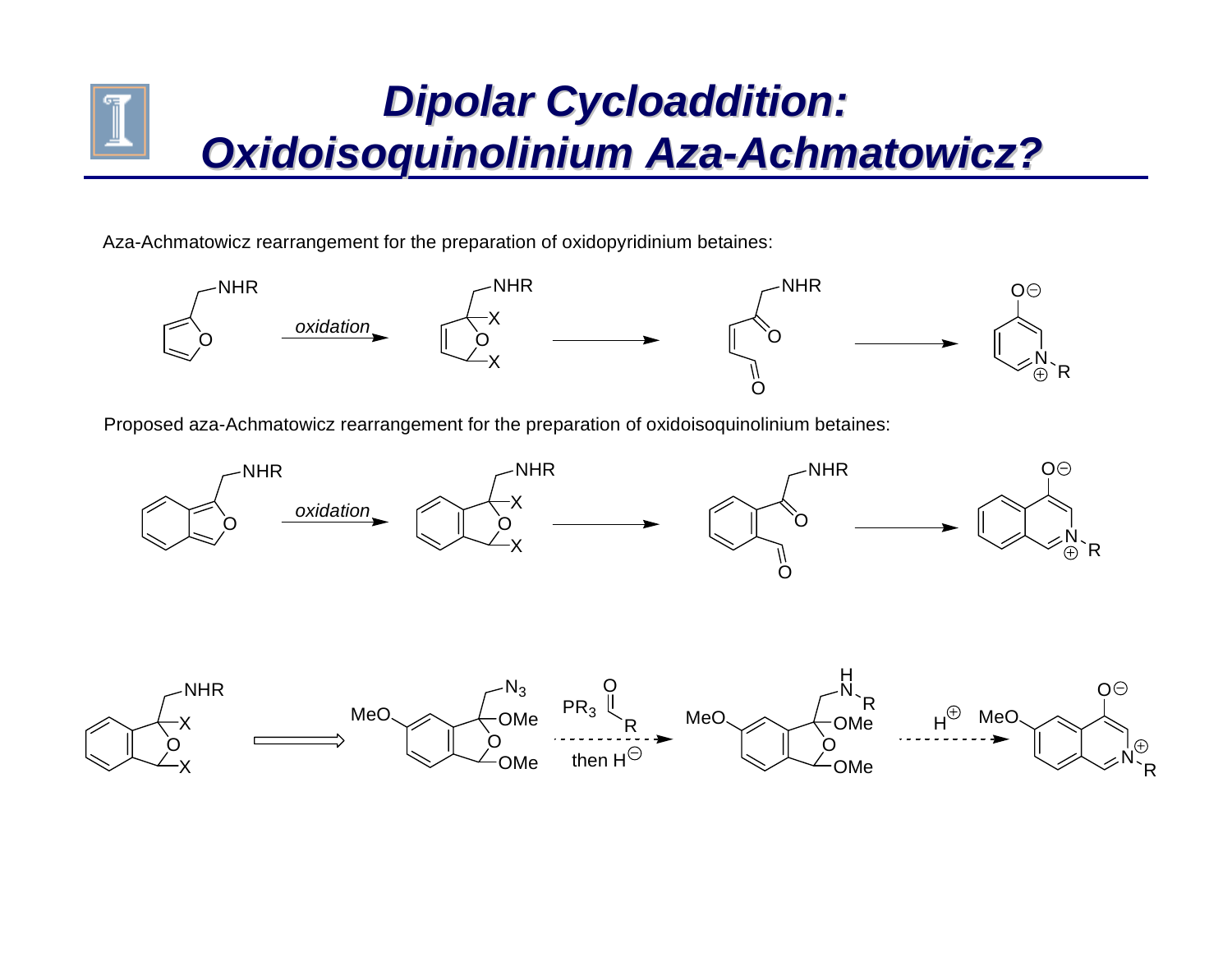# *Dipolar Cycloaddition: Dipolar Cycloaddition: Oxidoisoquinolinium Dipole Preparation Oxidoisoquinolinium Dipole Preparation*

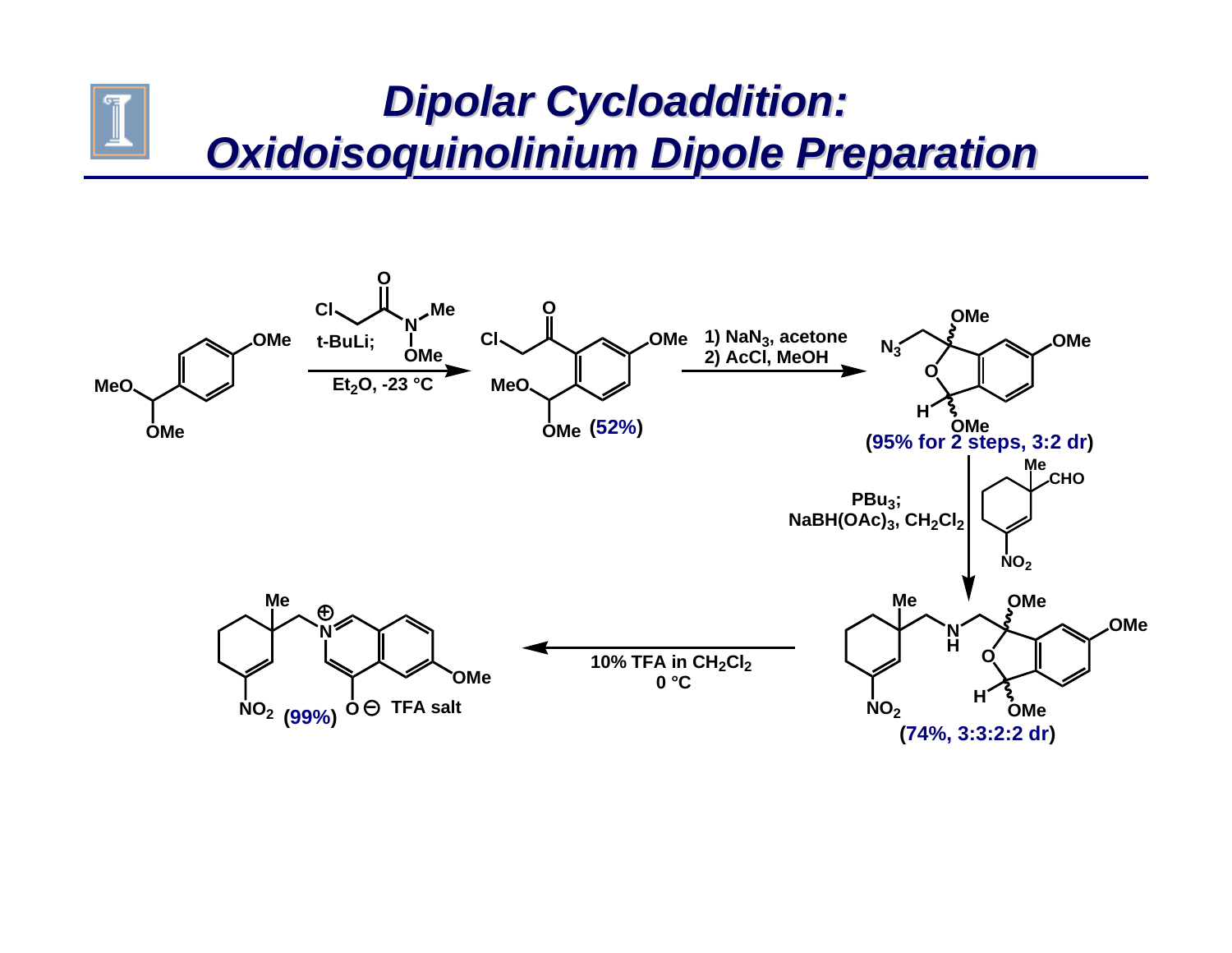# *Dipolar Cycloaddition: Dipolar Cycloaddition: Oxidoisoquinolinium Dipole Cycloaddition Oxidoisoquinolinium Dipole Cycloaddition*



#### **Success:**

•**Equilibrium is shifted entirely towards cycloadducts!**

**New problems:**

•**Conjugate addition is main pathway and is irreversible** •**Nitro group is of limited synthetic utility**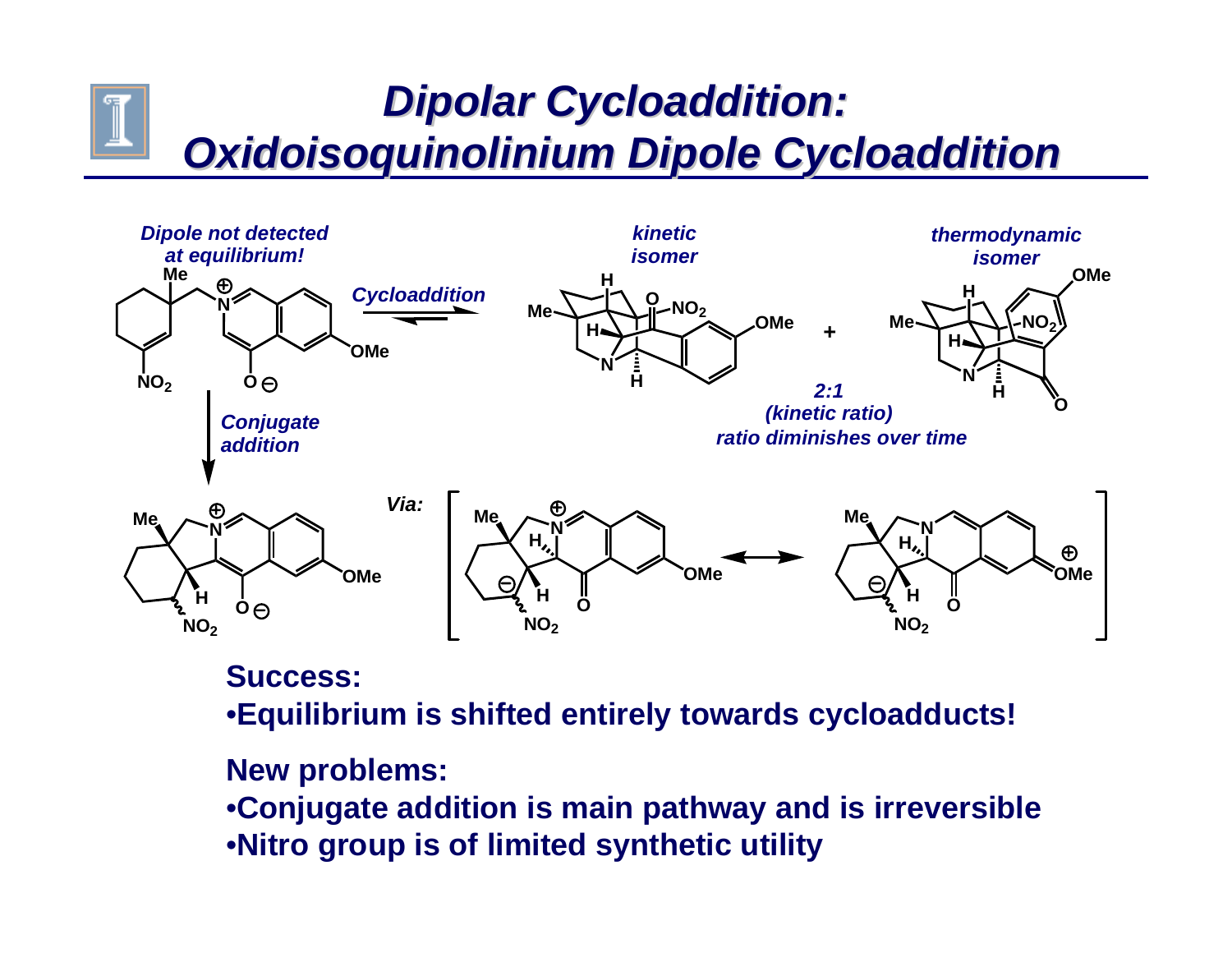

# *Dipolar Cycloaddition: Dipolar Cycloaddition: Analysis Analysis*

•**Other cycloadditions may have failed for thermodynamic reasons!**

•**Oxidoisoquinolinium betaines shift equilibrium towards cycloadducts**



•**Conjugate additions irreversible**

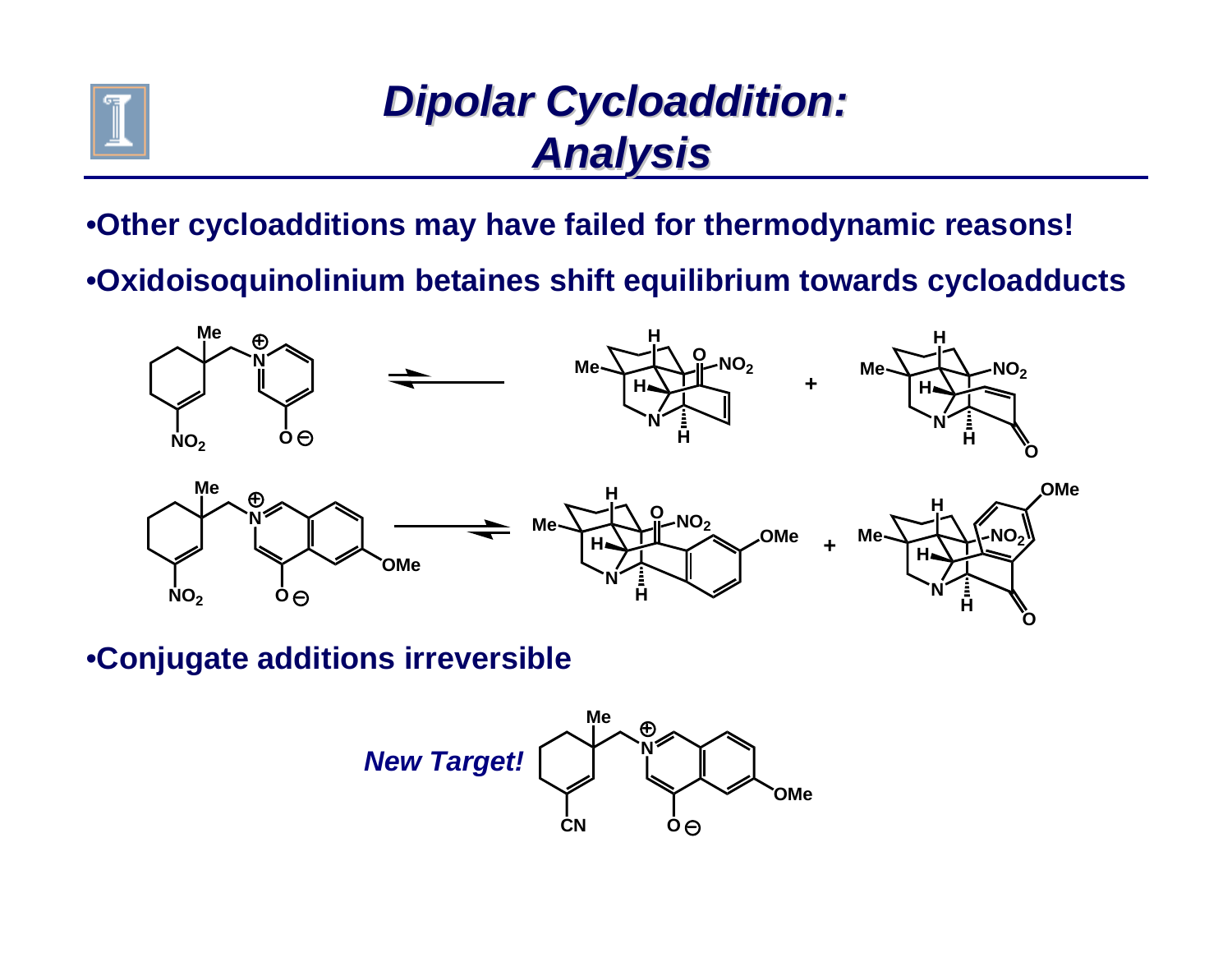

## *Dipolar Cycloaddition: Dipolar Cycloaddition: Ene -Nitrile Dipolarophile Revisited Nitrile Dipolarophile Revisited*



Peese, K. M.; Gin, D. Y. *J. Am. Chem. Soc.* **2006**, *128*, 8734-8735.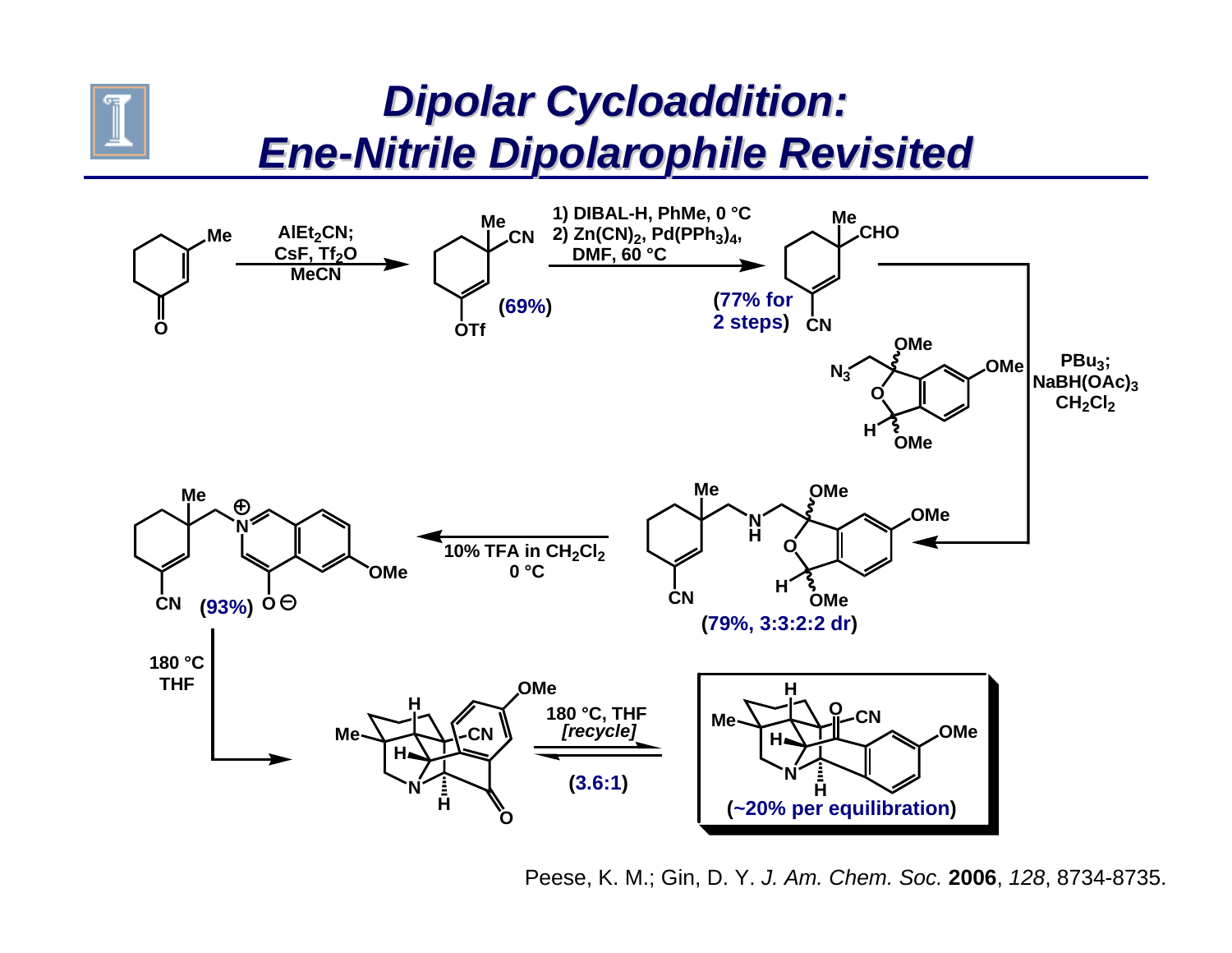

## *Total Synthesis of ( Total Synthesis of (±) -Nominine: Nominine: Advancement of the Synthesis Advancement of the Synthesis*

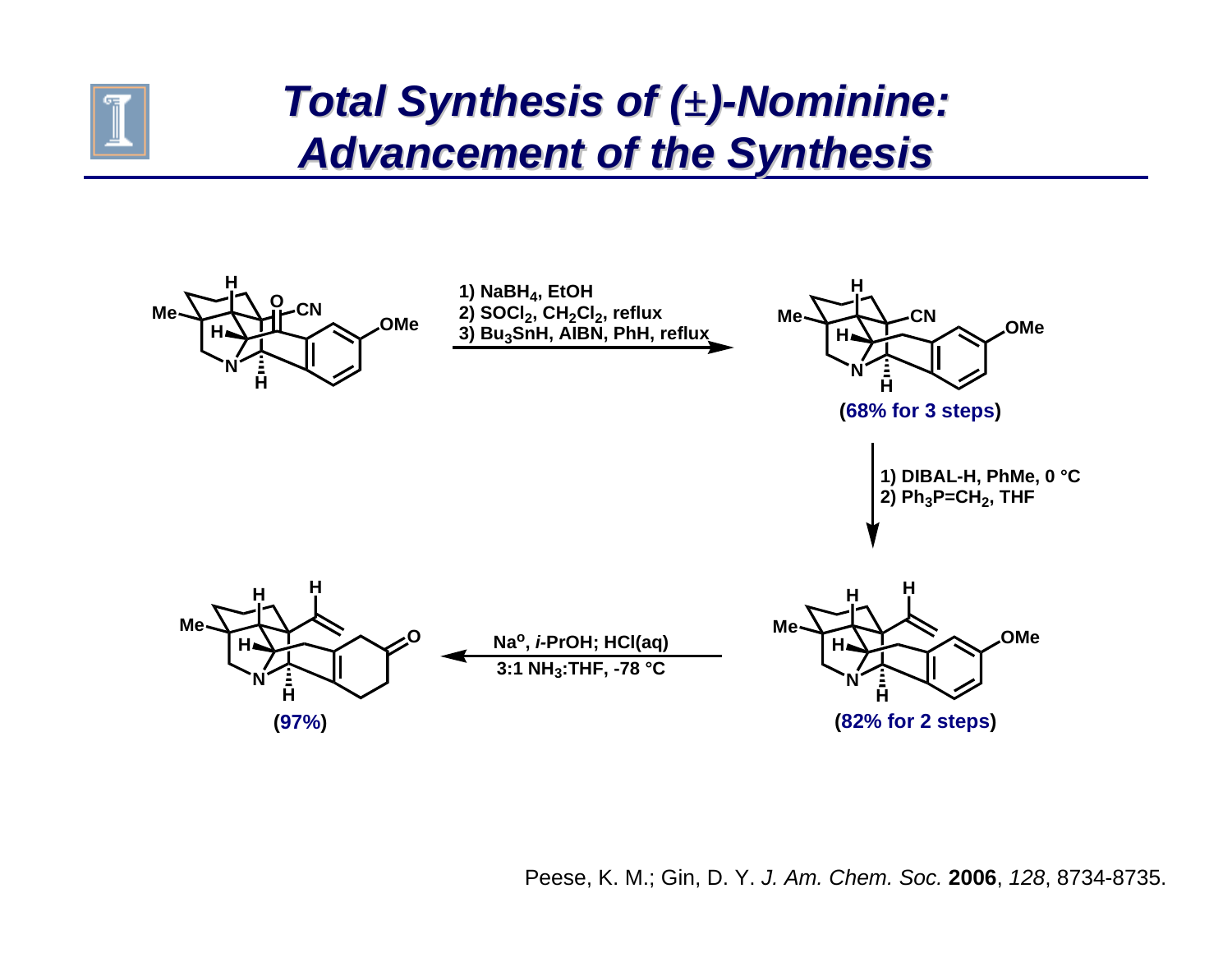

# *Total Synthesis of ( Total Synthesis of (±) -Nominine: Nominine: Preparation of Diene Preparation of Diene*



*Unconjugated enone may be the more stable isomer!*



*No alkene isomerization!*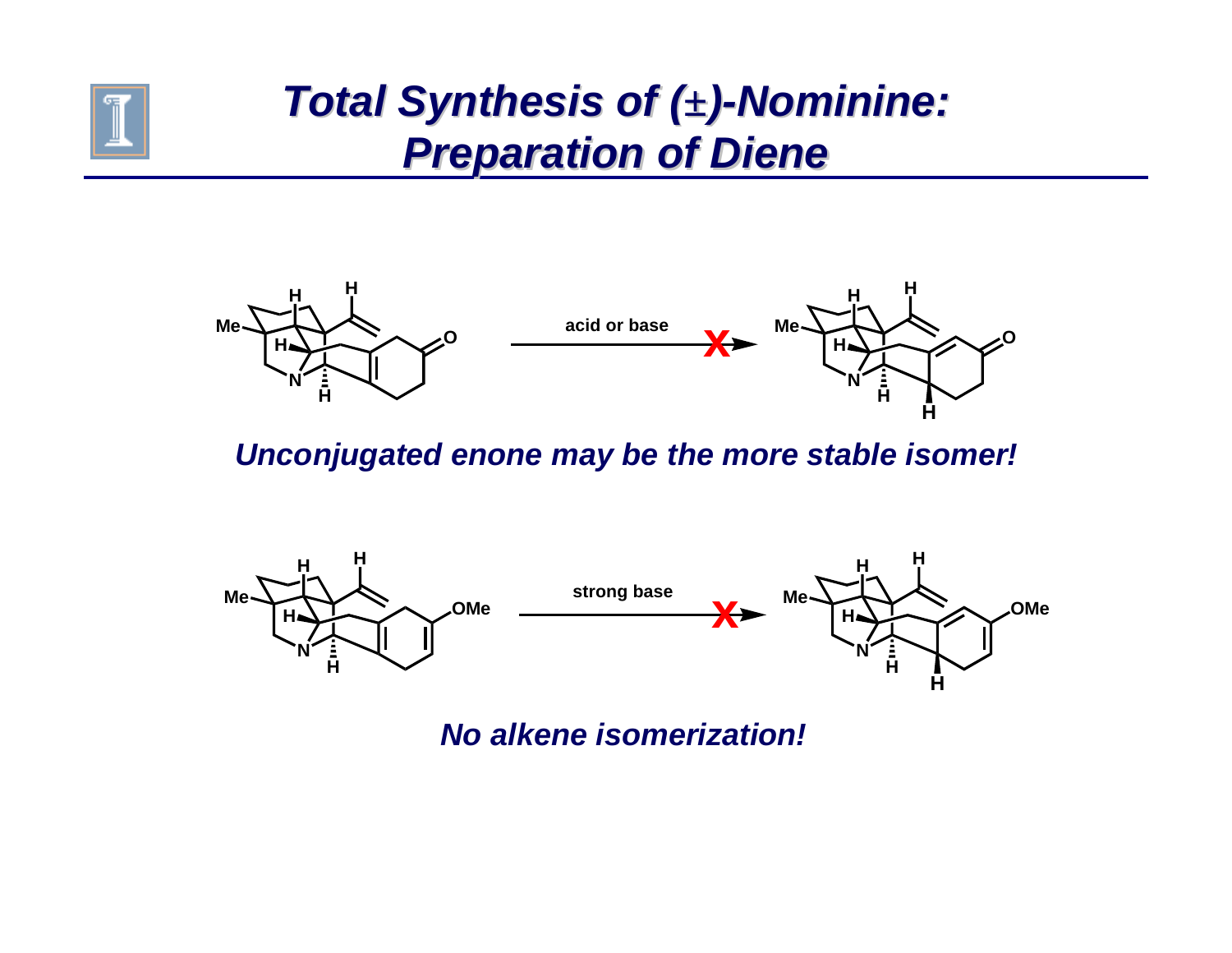

## *Total Synthesis of ( Total Synthesis of (±) -Nominine: Nominine: A Fortuitous Discovery A Fortuitous Discovery*



*Conversion to one spot by TLC; NMR shows complex mixture!*



**Isolated after** 



**chromatography chromatography Chromatography** 



Peese, K. M.; Gin, D. Y. *J. Am. Chem. Soc.* **2006**, *128*, 8734-8735.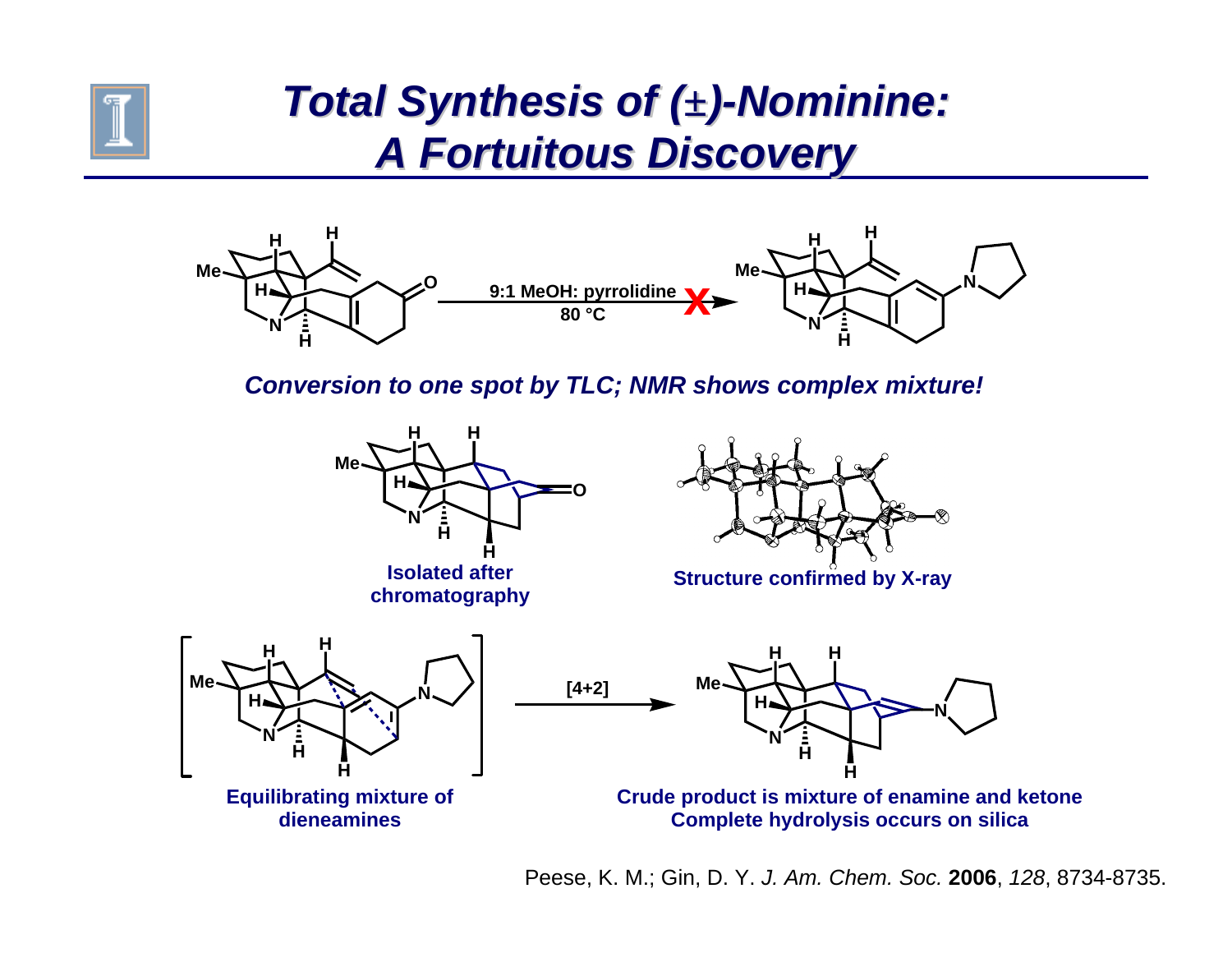

## *Total Synthesis of ( Total Synthesis of (±) -Nominine: Nominine: Completion of Synthesis Completion of Synthesis*



Peese, K. M.; Gin, D. Y. *J. Am. Chem. Soc.* **2006**, *128*, 8734-8735.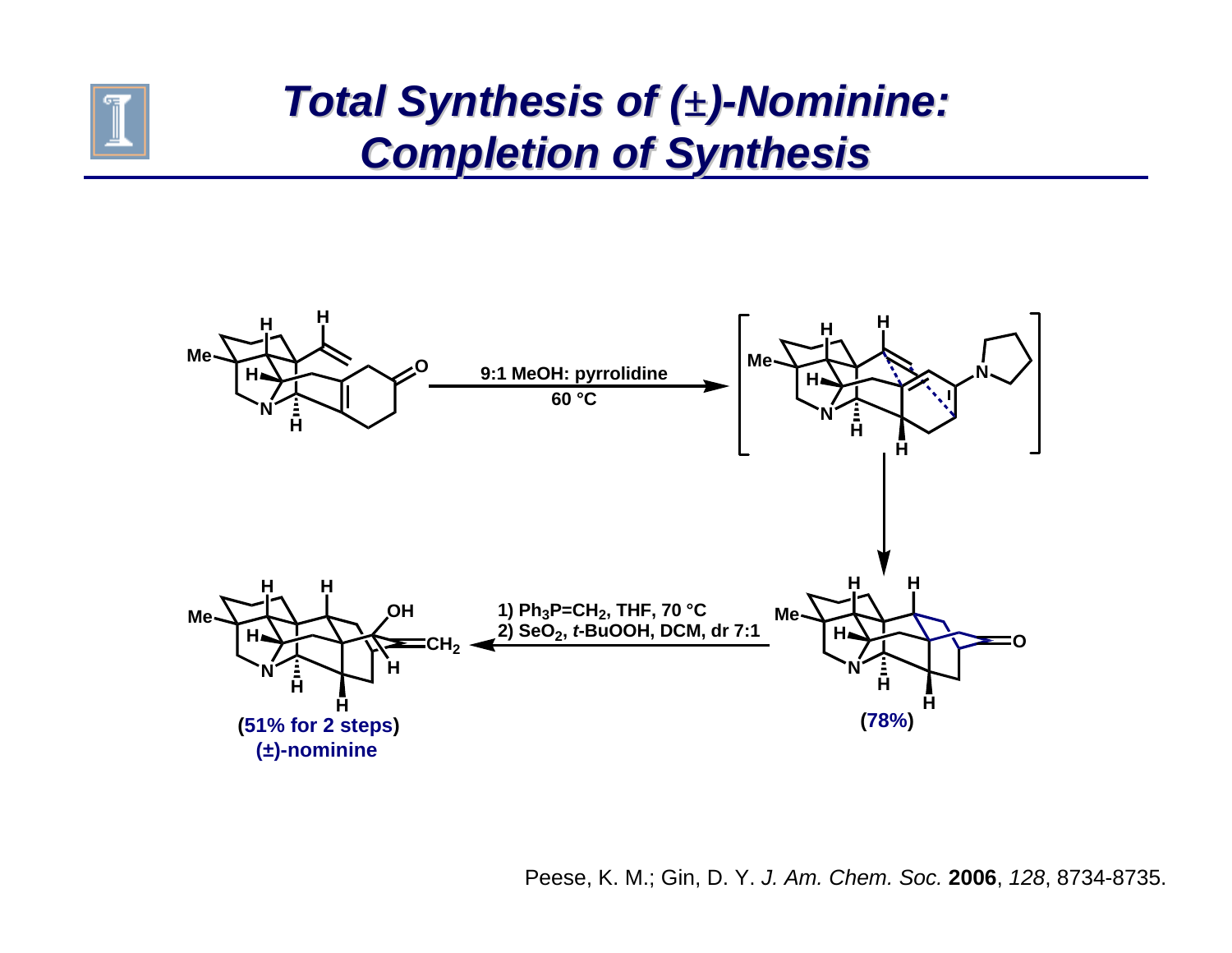## *Asymmetric Synthesis of ( Asymmetric Synthesis of (+) -Nominine: Nominine: Hoveyda Conjugate Addition Hoveyda Conjugate Addition*



Brown, M. K.; Hird, A. W.; Baxter, C. A.; Hoveyda, A. H. *Angew. Chem. Int. Ed.* **2007**, *46*, 1097-1100.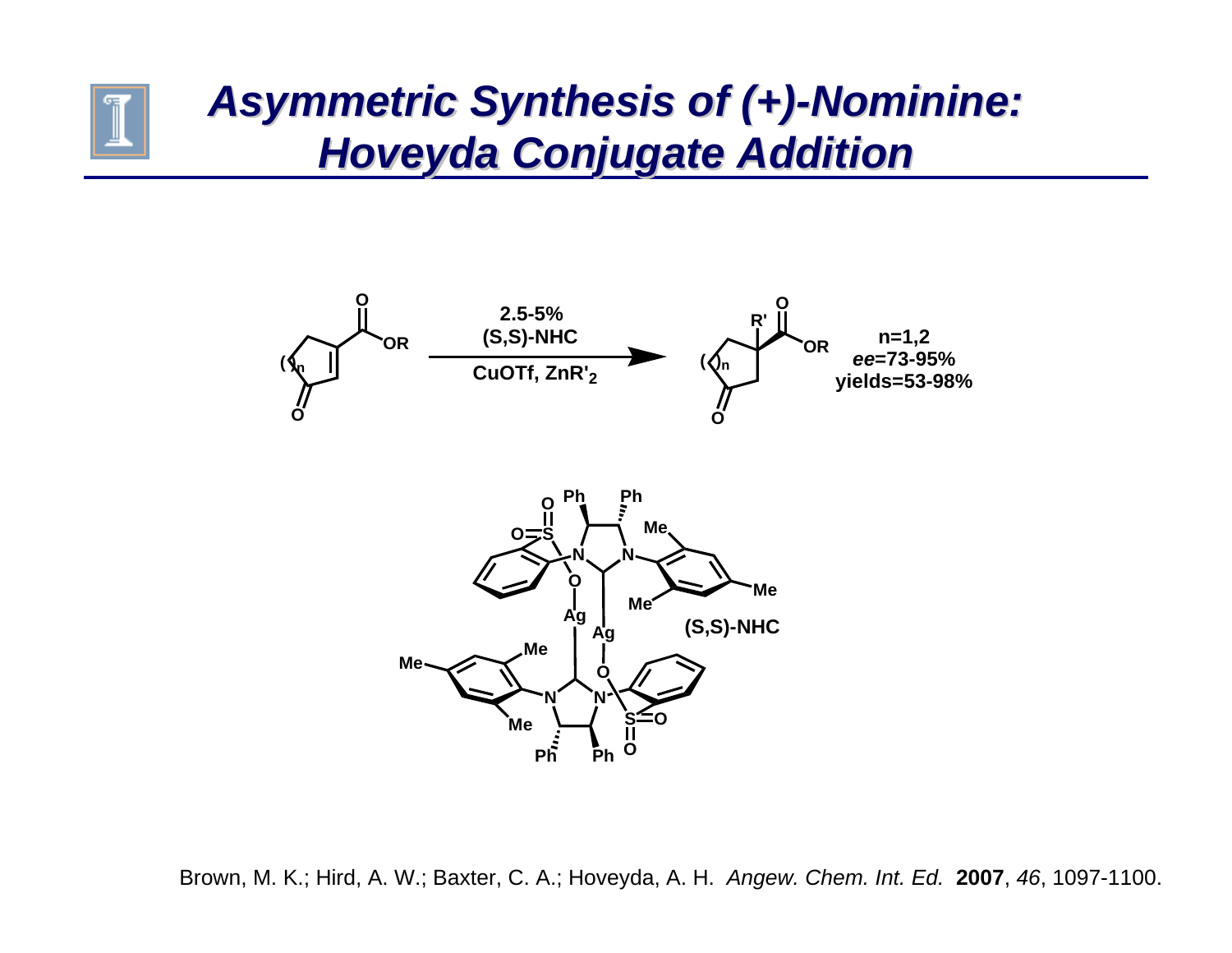## *Asymmetric Synthesis of ( Asymmetric Synthesis of (+) -Nominine: Nominine: Application of the Hoveyda Method Application of the Hoveyda Method*

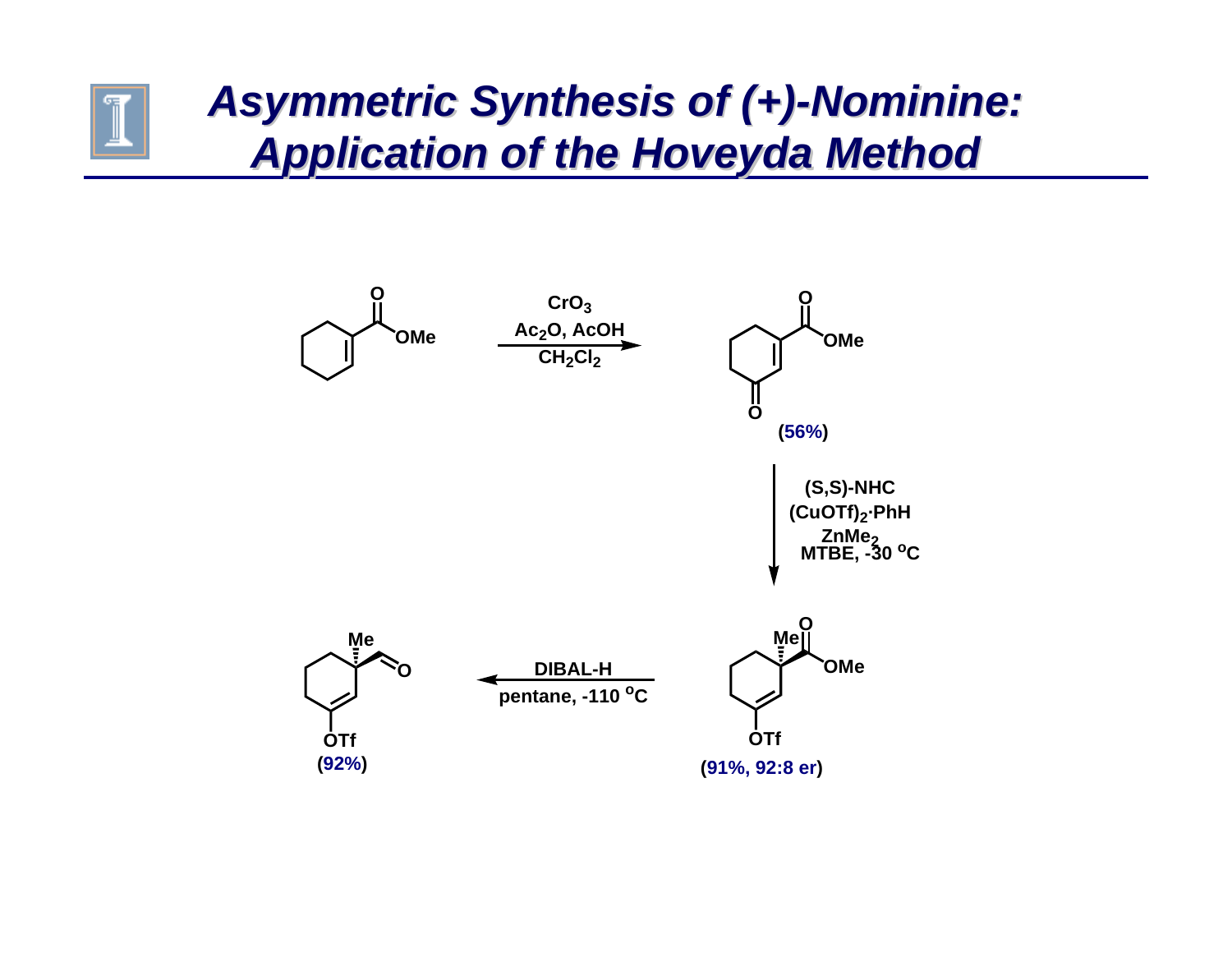## *Asymmetric Synthesis of ( Asymmetric Synthesis of (+) -Nominine: Nominine: Advancement to the Dipole Advancement to the Dipole*

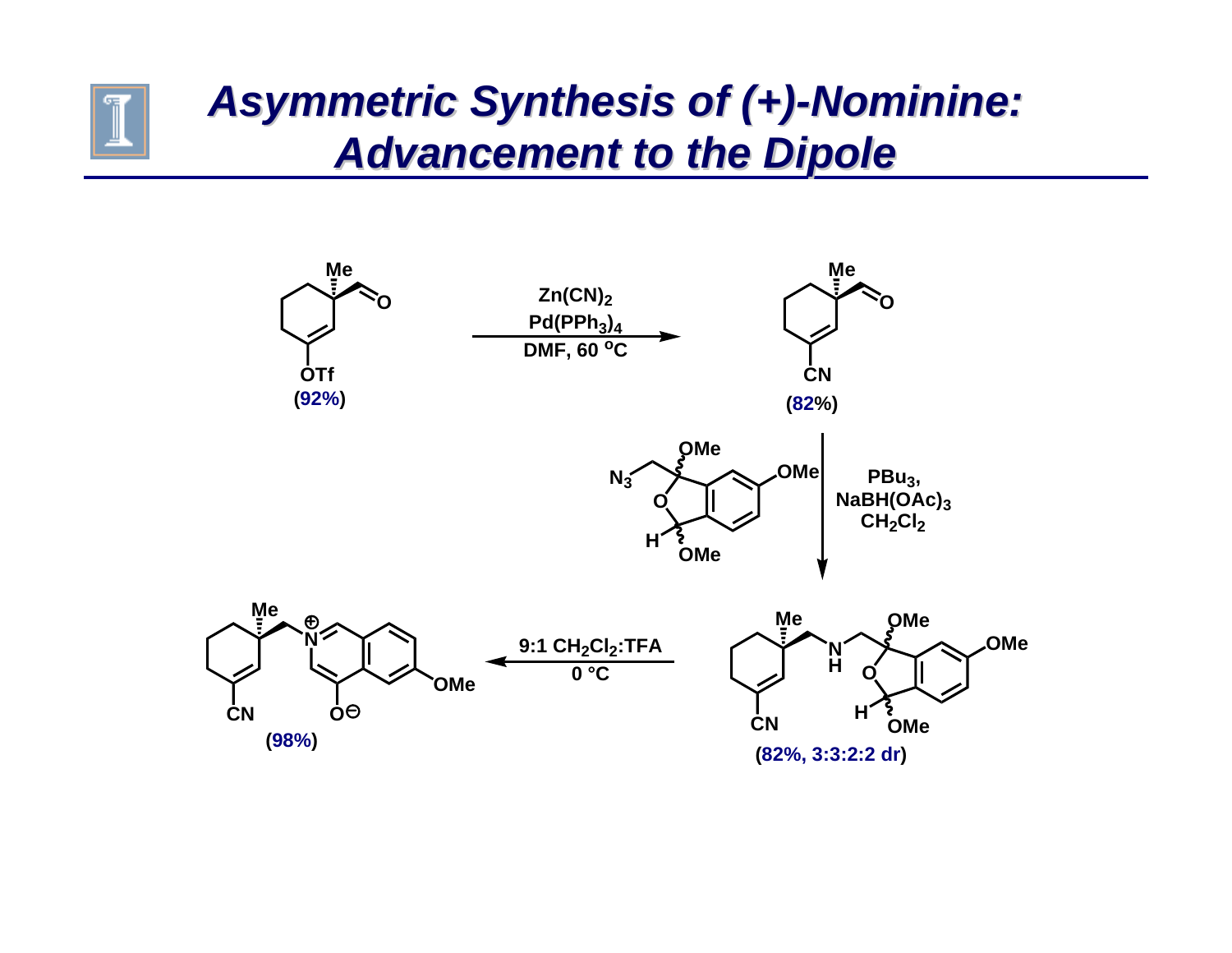## *Asymmetric Synthesis of ( Asymmetric Synthesis of (+) -Nominine: Nominine:* **Cycladdition and Recrystalization**



**(38% over 4 cycles)** 92:8 er->>99:1 er *(isopropanol recrystalization, 69%)*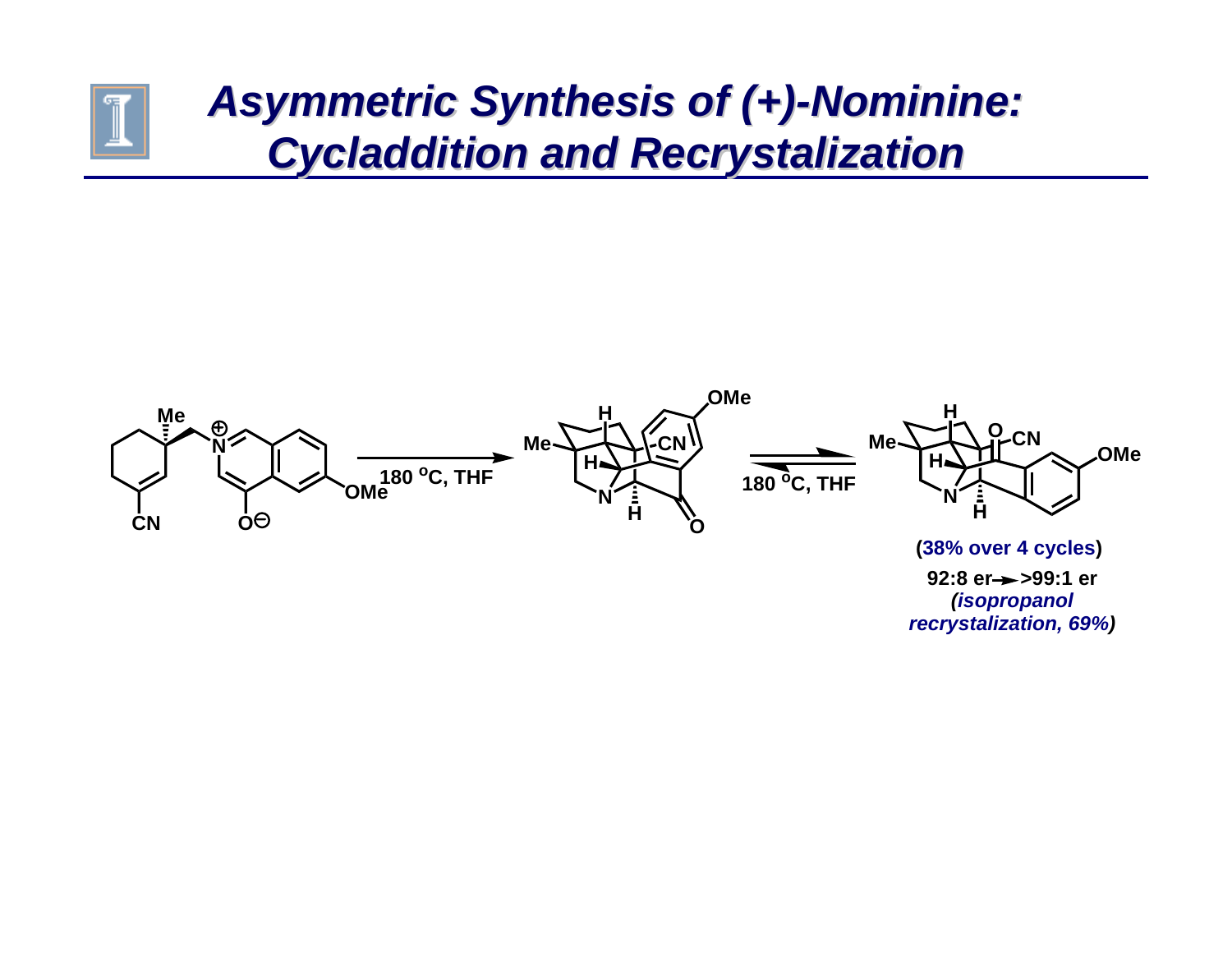# *Asymmetric Synthesis of ( Asymmetric Synthesis of (+) -Nominine: Nominine: Completion of ( Completion of (+) -Nominine Nominine*



**Literature rotation:**

**[**α]<sub>D</sub> = +71.8<sup>o</sup> (MeOH, no concentration given) **Ochiai, E.; Okamoto, T.; Sakai, S.; Saito, A.** *Yakugaku Zasshi* **1956,** *76***, 1414-1418 [**α]<sub>D</sub> = +53.4<sup>o</sup> (no solvent or concentration given) **Sakai, S.; Yamamoto, I.; Yamaguchi, K.; Takayama, H.; Ito, M.; Okamoto, T. Chem. Pharm. Bull. 1982, 30, 4579-4582**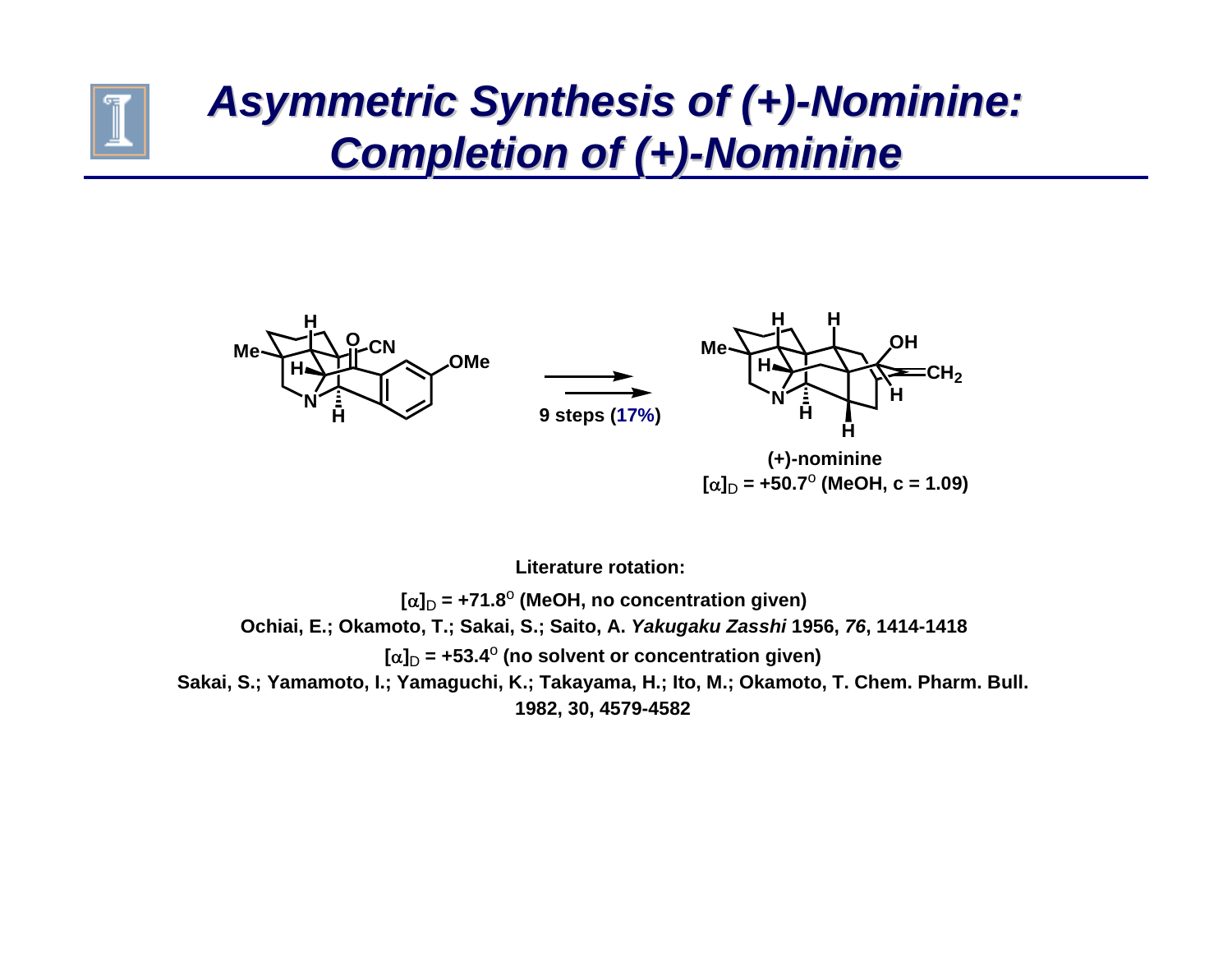

# *Synthesis of Other Hetisine Alkaloids Synthesis of Other Hetisine Alkaloids*

A-ring oxygenation:



B-ring oxygenation:

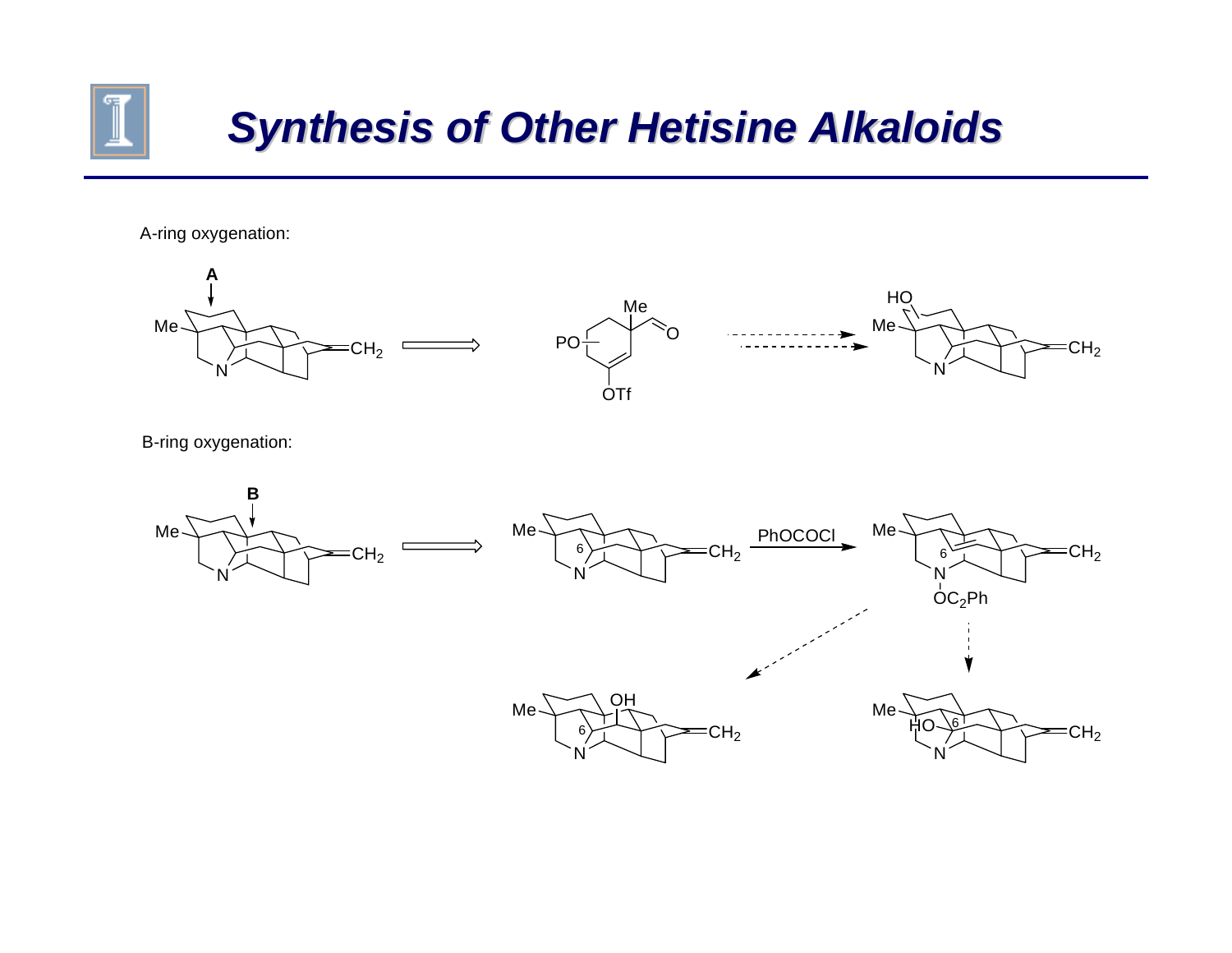

# *Synthesis of Other Hetisine Alkaloids Synthesis of Other Hetisine Alkaloids*

C-ring oxygenation:

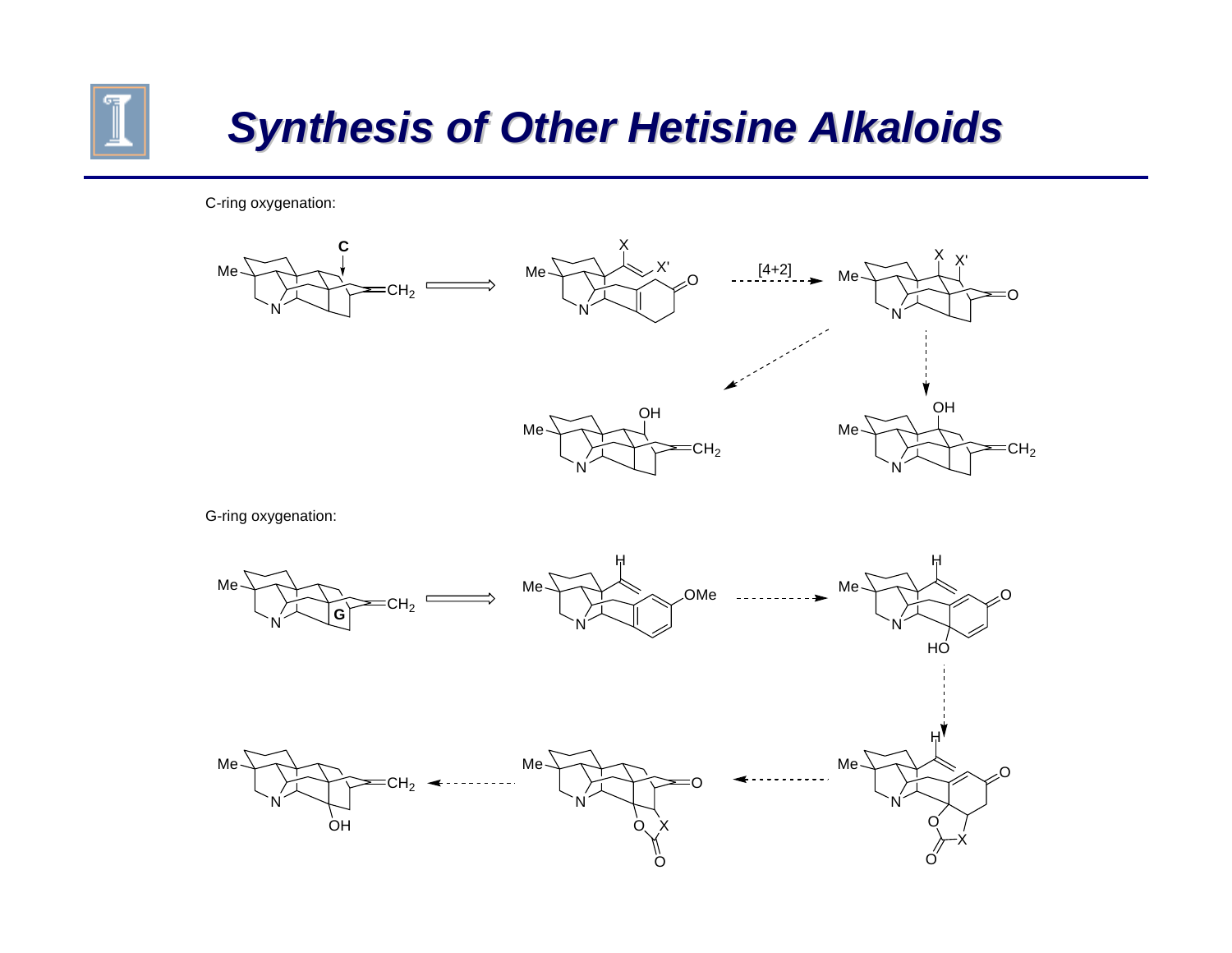

#### *Summary Summary*



•**Total synthesis of (+)-nominine** •**1.3% total, 16 steps (longest linear sequence)** •**Total synthesis of (±)-nominine** •**6.1% total, 15 steps (longest linear sequence)** •**Dual cycloaddition strategy** •**Oxidoisoquinolinium betaine cycloaddition** •**Diels-Alder cycloaddition**